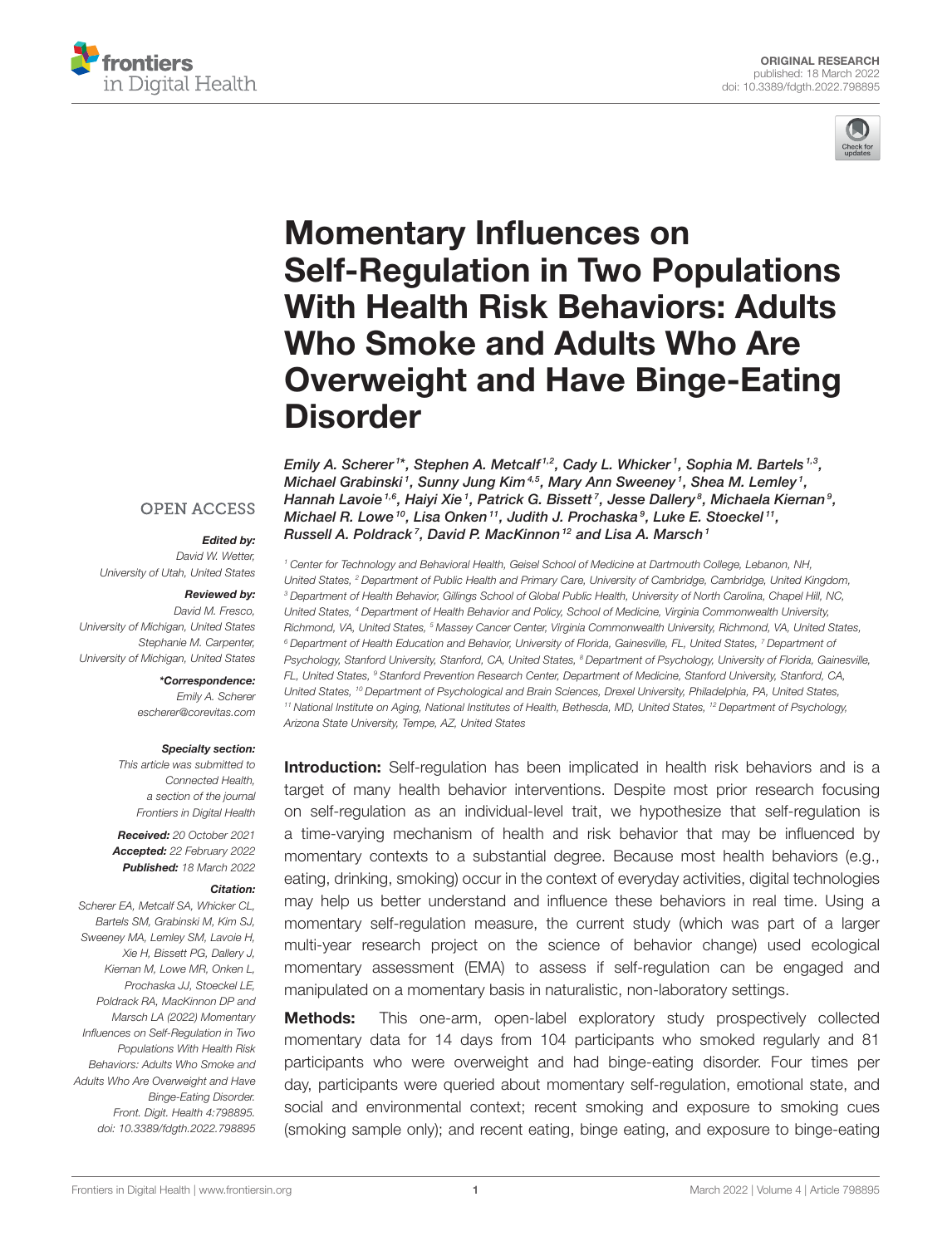cues (binge-eating sample only). This study used a novel, momentary self-regulation measure comprised of four subscales: momentary perseverance, momentary sensation seeking, momentary self-judgment, and momentary mindfulness. Participants were also instructed to engage with Laddr, a mobile application that provides evidence-based health behavior change tools *via* an integrated platform. The association between momentary context and momentary self-regulation was explored *via* mixed-effects models. Exploratory assessments of whether recent Laddr use (defined as use within 12 h of momentary responses) modified the association between momentary context and momentary self-regulation were performed *via* mixed-effects models.

Results: Participants (mean age 35.2; 78% female) in the smoking and binge-eating samples contributed a total of 3,233 and 3,481 momentary questionnaires, respectively. Momentary self-regulation subscales were associated with several momentary contexts, in the combined as well as smoking and binge-eating samples. For example, in the combined sample momentary perseverance was associated with location, positively associated with positive affect, and negatively associated with negative affect, stress, and tiredness. In the smoking sample, momentary perseverance was positively associated with momentary difficulty in accessing cigarettes, caffeine intake, and momentary restraint in smoking, and negatively associated with temptation and urge to smoke. In the binge-eating sample, momentary perseverance was positively associated with difficulty in accessing food and restraint in eating, and negatively associated with urge to binge eat. While recent Laddr use was not associated directly with momentary self-regulation subscales, it did modify several of the contextual associations, including challenging contexts.

**Conclusions:** Overall, this study provides preliminary evidence that momentary self-regulation may vary in response to differing momentary contexts in samples from two exemplar populations with risk behaviors. In addition, the Laddr application may modify some of these relationships. These findings demonstrate the possibility of measuring momentary self-regulation in a trans-diagnostic way and assessing the effects of momentary, mobile interventions in context. Health behavior change interventions may consider measuring and targeting momentary self-regulation in addition to trait-level self-regulation to better understand and improve health risk behaviors. This work will be used to inform a later stage of research focused on assessing the transdiagnostic mediating effect of momentary self-regulation on medical regimen adherence and health outcomes.

Clinical Trial Registration: [ClinicalTrials.gov,](www.ClinicalTrials.gov) Identifier: NCT03352713.

Keywords: momentary self-regulation, ecological momentary assessment (EMA), smoking, binge-eating disorder, overweight, obesity, behavioral health, digital health

# INTRODUCTION

Self-regulation refers to a person's ability to manage cognitive, motivational, and emotional resources to act in accordance with their long-term goals [\(1\)](#page-19-0). Self-regulation has been implicated in many health risk behaviors, such as poor diet, physical inactivity, gambling, and use of tobacco and other substance use [\(2](#page-19-1)[–6\)](#page-19-2). Modifying self-regulation has therefore been a target of many health behavior interventions [\(7,](#page-19-3) [8\)](#page-19-4). The literature investigating the role of self-regulation in health risk behaviors, and the interventions targeting self-regulation, have typically focused at the individual trait level, rather than viewing it as a process that may vary moment to moment within an individual in response to contextual situations and external and internal stimuli [\(9\)](#page-19-5). While a limited number of studies have evaluated self regulation on a momentary level [\(10\)](#page-20-0), these studies have not employed a momentary self-regulation scale and review of the literature has identified the need for further research at the moment level to understand self regulation as a mechanism of behavior change [\(11\)](#page-20-1).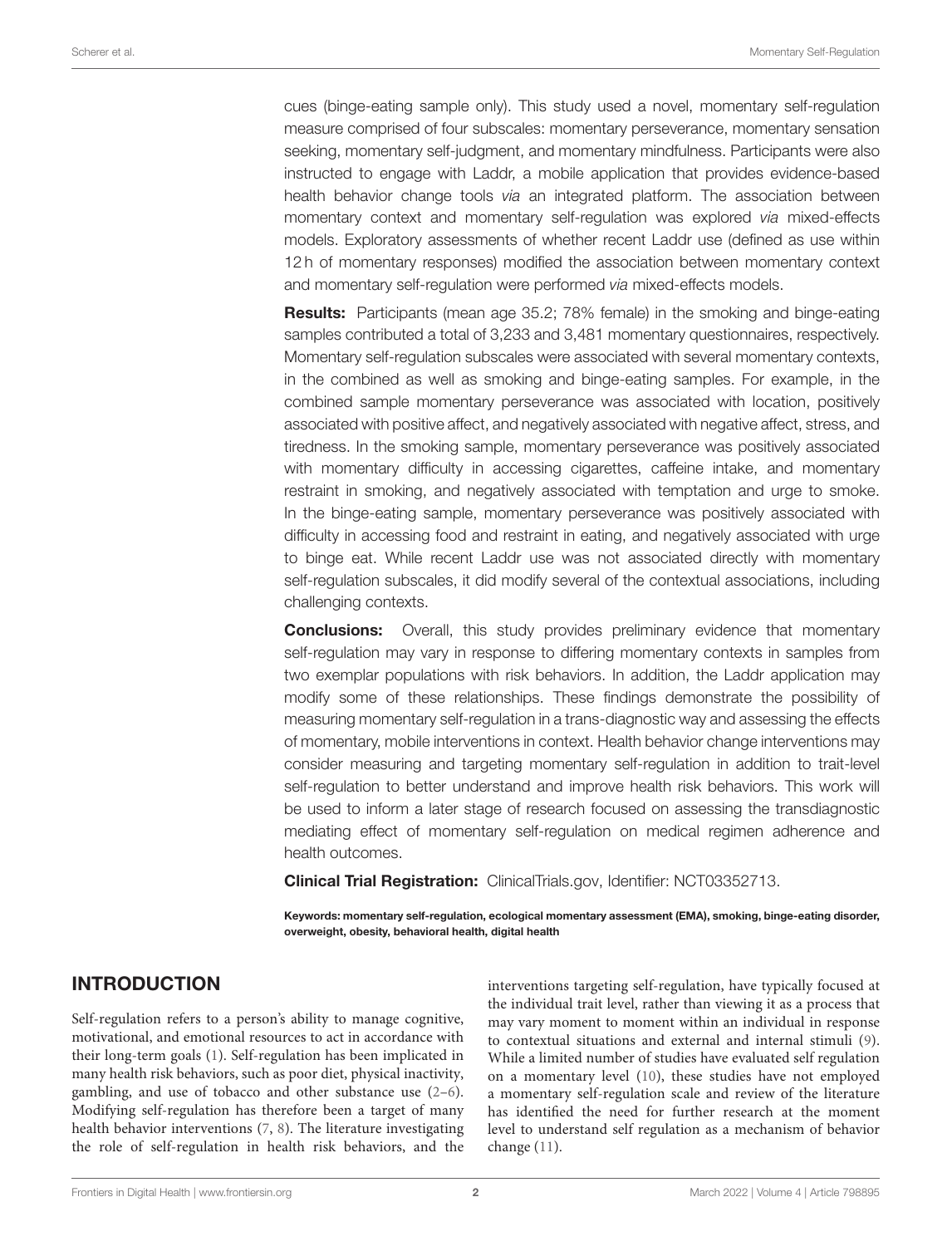We hypothesize that although individuals may vary in their mean level of self-regulation, momentary contexts may influence (increase or decrease) self-regulation to a substantial degree, making self-regulation a time-varying construct. This hypothesis is part of a broader framework examining self-regulation as a putative target of behavior change interventions. Roos and Witkiewitz [\(9\)](#page-19-5), developed a framework of self-regulation in which an individual's self-regulation is a mechanism of behavior change, and is considered both as an individual trait, and as a time-varying construct which is influenced by both internal and external factors. The hypothesis that self-regulation varies in the moment and in response to internal and external contexts is also consistent with Gross' extended process model of emotion regulation [\(12\)](#page-20-2), and other applied research on emotion regulation [\(13](#page-20-3)[–15\)](#page-20-4). If true, explorations of the role of self-regulation, and interventions focused on modifying self-regulation, should consider (and measure) momentary variation in self-regulation in addition to trait-level self-regulation.

Advances in digital technologies have created unprecedented opportunities to assess and modify self-regulation and health behavior on a moment-by-moment basis [\(16,](#page-20-5) [17\)](#page-20-6). Because most health behaviors (e.g., eating, drinking, and smoking) occur in the context of everyday activities, digital technologies may help us better understand and influence these behaviors in real time [\(18\)](#page-20-7). For example, mobile technologies enable ecological momentary assessment (EMA), a methodology that prompts individuals to respond to specific queries on mobile devices [\(19\)](#page-20-8). EMA enables real-time monitoring of individuals' behavior while they engage in everyday activities over time [\(20\)](#page-20-9). The frequent, longitudinal assessment afforded by EMA in naturalistic contexts may clarify the roles of mechanisms, or reveal new mechanisms, in changing self-regulatory behavior.

The current study used EMA to assess the time-varying nature of self-regulation and examine whether self-regulation changes increases and decreases—on a momentary basis in naturalistic, non-laboratory settings. This study offers the opportunity to test hypotheses regarding self-regulation's time-varying nature while using a scale of momentary self-regulation. This work is part of a broader exploration of the ontology of self-regulation supported by the National Institutes of Health's Science of Behavior Change (SOBC) initiative [\(1\)](#page-19-0). The goal of this SOBC initiative is to make behavior change research more targeted and systematic by employing an "experimental medicine" approach to understanding common mechanism underlying behavior change [\(21\)](#page-20-10). Consistent with the goal of understanding processes that underly multiple health risk behaviors, we assessed if selfregulation (as a putative target of behavior change) can be engaged and manipulated on a momentary basis in naturalistic, non-laboratory settings among samples from two exemplar populations with health risk behaviors: individuals who smoke and individuals who are overweight and have binge-eating disorder, each of whom were asked to respond to EMA queries on mobile devices four times per day for 2 weeks. There were no specific hypotheses about how each momentary self-regulation subscale would differ by context or which contexts would affect which self-regulation subscale. Instead, this exploratory study was aimed at providing preliminary evidence that momentary self-regulation may vary in response to different environments throughout everyday life. Similarly, while both populations engage in health risk behaviors, the etiology of each health risk behavior likely differs, with smoking characterized by an addiction to nicotine [\(22\)](#page-20-11), whereas the etiology of binge eating, including potential relations with addiction [\(23,](#page-20-12) [24\)](#page-20-13), is less well understood [\(25\)](#page-20-14). While we might also expect to see differences between the samples in whether and which contexts affect momentary self-regulation, no specific sample differences were hypothesized given the novelty of the momentary selfregulation measurement.

The goals of these exploratory analyses of the EMA data were (1) to examine whether momentary self-regulation changed in different contexts (that may increase or decrease self-regulation) and in response to the Laddr $\mathbb{B}$  digital self-regulation application [\(26\)](#page-20-15), and (2) to explore whether use of the digital self-regulation intervention modified the relationship between contexts and momentary self-regulation.

This work will also be used to inform a later stage of research focused on assessing the transdiagnostic mediating effect of momentary self-regulation on medical regimen adherence and health outcomse among these same two exemplar populations with risk behaviors.

## MATERIALS AND METHODS

#### Study Design

This was a one-arm, open-label exploratory study with prospective momentary data collection. Although Laddr was employed in the current study, it was not used as an intent-totreat intervention to promote health behavior change. Rather, to achieve the scientific aims of this study, Laddr enabled EMA data collection and provided access to therapeutic content that may increase self-regulation.

The target sample size was 50 participants who smoked and 50 participants who were overweight and had binge-eating disorder. An additional set of participants (target of 25 participants from each population) was recruited to participate in passivesensing mobile data collection via wrist sensors in addition to the study intervention and data collection (The passive-sensing data results will be reported elsewhere). Because the additional participants received the same mobile intervention and provided data through the same baseline and momentary questionnaires, these participants are included in the study summary that follows. The decision to include the passive-sensing study participants occurred prior to any analyses.

The target sample size of 50 participants per population was determined to provide an estimated 80% power to detect a difference between contexts in mean momentary self-regulation that is 0.2–0.3 times a standard deviation (SD). This assumed completion of at least two assessments per day for 2 weeks at an 80% signal response rate, with intraclass correlations ranging from 0.001 to 0.3, and prevalence of a context of interest of 10% and 30% of responses. The addition of the 25 passivesensing study participants in each sample provided increased power beyond these estimates.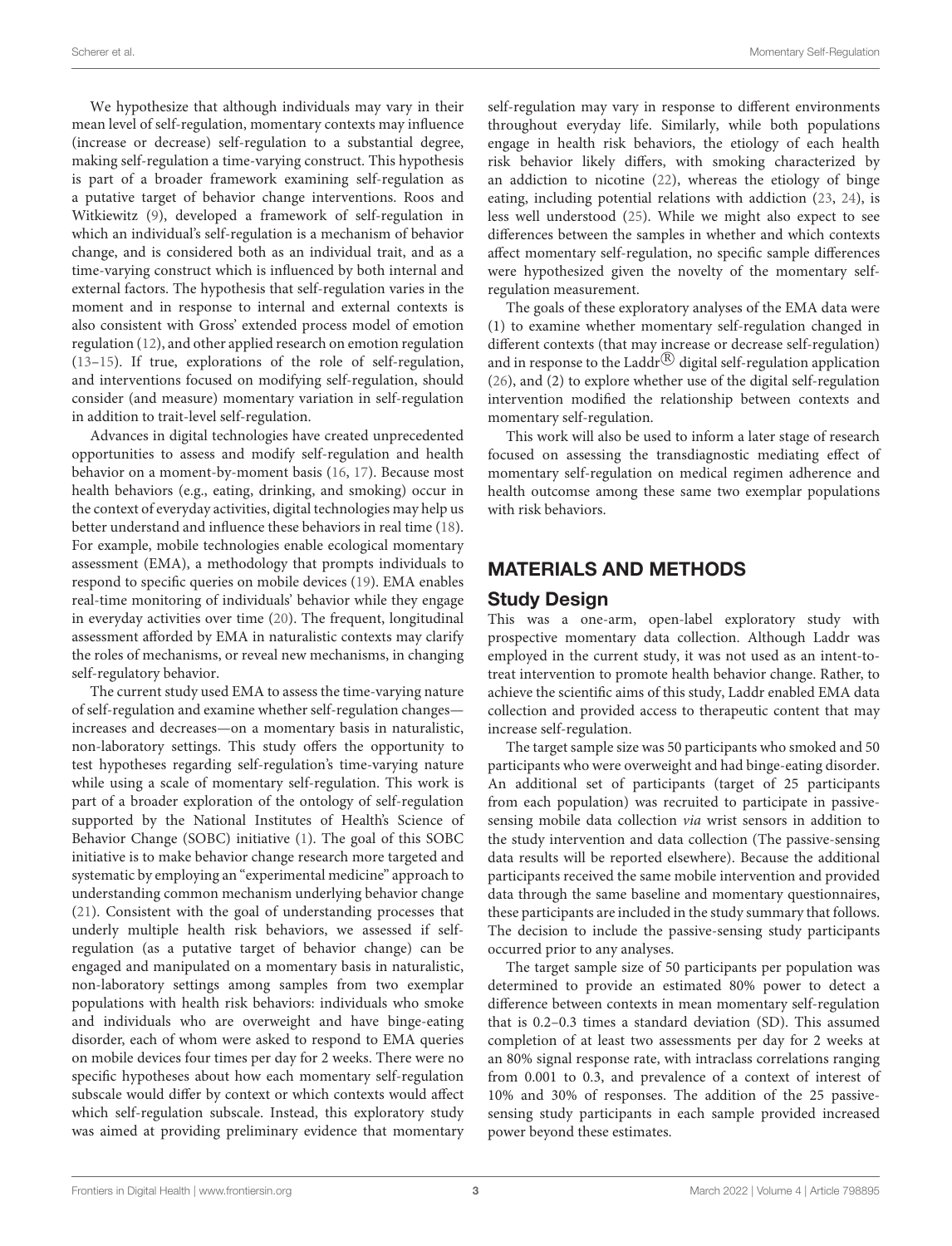# Participant Eligibility

The larger project of which the present study is part also includes a study that used functional magnetic resonance imaging (fMRI) in addition to self-report of self-regulation [\(1\)](#page-19-0). While the participants in the present study were not enrolled in the fMRI study, the eligibility criteria were harmonized between the two studies in order to have comparable samples for future comparison of behavioral and fMRI results. Thus, some of the eligibility criteria for the current study were influenced by eligibility requirements for the fMRI study [e.g., upper limit for body mass index (BMI) was influenced by fMRI capacity].

All participants were required to be aged 21–50 years, sufficiently proficient in understanding English to provide informed consent, and able to use a smartphone. Exclusion criteria were: any current (non-nicotine) substance use disorder evaluated based on self-report (participants were not excluded based on use of substances), being pregnant or having plans to become pregnant in the next 3 months, self-reported lifetime history of a major psychiatric disorder (e.g., schizophrenia and bipolar disorder but not major depressive disorder), current use of any medication for psychiatric reasons (e.g., stimulants, mood stabilizers, or antidepressants), current use of prescription pain medication, current use of any smoking cessation medication (participants were not excluded based on use of short-acting nicotine replacement therapy), current use of weight-loss medication or prior weight-loss surgery, current nighttime shift work, and current obstructive sleep apnea.

#### Samples Including Passive Mobile Data Collection

In addition to the criteria above, participants who additionally engaged in the passive mobile-sensing portion of the study were required to be able to use a study-provided smartphone, to be comfortable wearing a wrist sensor on each wrist, and to travel to the research center at the beginning and end of the 14-day study period.

#### Smoking Sample

In addition to the criteria above, participants in the smoking sample must have smoked 5 or more tobacco cigarettes per day for the past year. They could not be overweight or obese; their BMI must have been  $\geq$ 17 and <27 kilograms per square meter (kg/m<sup>2</sup>). Additionally, participants who smoked could not engage in binge-eating behavior as determined by a subset of questions (#8–10), on the Questionnaire on Eating and Weight Patterns-5 (QEWP-5; [\(27\)](#page-20-16). A current desire to quit smoking was not included in the eligibility criteria as this was not an intervention study for smoking cessation.

#### Binge-Eating Sample

In addition to the criteria above, participants in the binge-eating sample had a BMI between 27 and 45  $\text{kg/m}^2$ , inclusive, and had binge-eating disorder according to the Diagnostic and Statistical Manual of Mental Disorders, Fifth Edition (DSM-5) criteria [\(28\)](#page-20-17). They were required to be non-smoking, defined as having no cigarettes in the past 12 months. Additionally, they could not exhibit any compensatory behavior (e.g., purging, excessive exercise, or fasting). They could not have lost more than 10 pounds in the past 6 months, and they could not be enrolled in an in-person weight-loss program. They also could not be on a special diet for a serious health condition.

# Recruitment Procedure

Study advertisements were posted online (e.g., Craigslist, Facebook) as well as in physical locations in the Dartmouth College community around New Hampshire and Vermont, including in health centers and non-healthcare locations in the community (e.g., convenience stores, bus stops). Participants in the target samples of 50 without passive sensing were recruited nationally throughout the United States, including districts and territories. Participants in the target samples of 25 who additionally participated in passive mobile sensing were recruited locally in the region around Dartmouth College. Interested individuals were directed to an eligibility screening questionnaire on Dartmouth's Research Electronic Data Capture (REDCap) online platform [\(29,](#page-20-18) [30\)](#page-20-19). Recruitment and data collection occurred from January through December 2018. Recruitment for the national smoking and binge-eating samples continued until 50 participants from each population had completed at least 10% of their momentary assessment questionnaires. Recruitment for the mobile-sensing smoking and binge-eating samples continued until 25 participants from each population had completed at least 10% of their momentary assessment questionnaires. Although, recruitment goals were based on participants completing at least 10% of the momentary assessments, completing fewer than 10% of the momentary assessments was not an exclusion criterion.

# Study Conduct

Individuals who met the eligibility criteria for the study based on responses to the online screening tool were scheduled for a 14-consecutive-day study period. The subset of participants who also participated in the passive-sensing mobile data collection portion of the study (not described here) were required to make in-person visits at the beginning and end of the study period. All participants provided informed consent, and the study was approved by the Dartmouth College institutional review board.

All participants were asked to use the Laddr mobile intervention daily during the 14-day study period. Informed by over 20 years of NIH-funded research and dozens of randomized trials [\(31](#page-20-20)[–35\)](#page-20-21), Laddr offers evidence-based health behavior change tools via an integrated platform to target a wide range of behavioral problems, including smoking, binge eating, alcohol use, other substance use, depression, panic, and anxiety. Each section of Laddr provides behavior-specific tools for activating behavior change, solving problems, overcoming obstacles to effective behavior change, and developing skills for maintenance of behavior change. Participants were asked to use Laddr to learn information about smoking and binge eating, as applicable, and to create personalized goals regarding their health risk behavior. Participants were instructed to follow the guides, where they could learn about their cues to smoking and binge eating and then practice healthier alternatives when faced with their cues, such as engaging in breathing exercises or going for a walk. Participants were asked to use Laddr to track progress toward their goals throughout the study period. In the present study,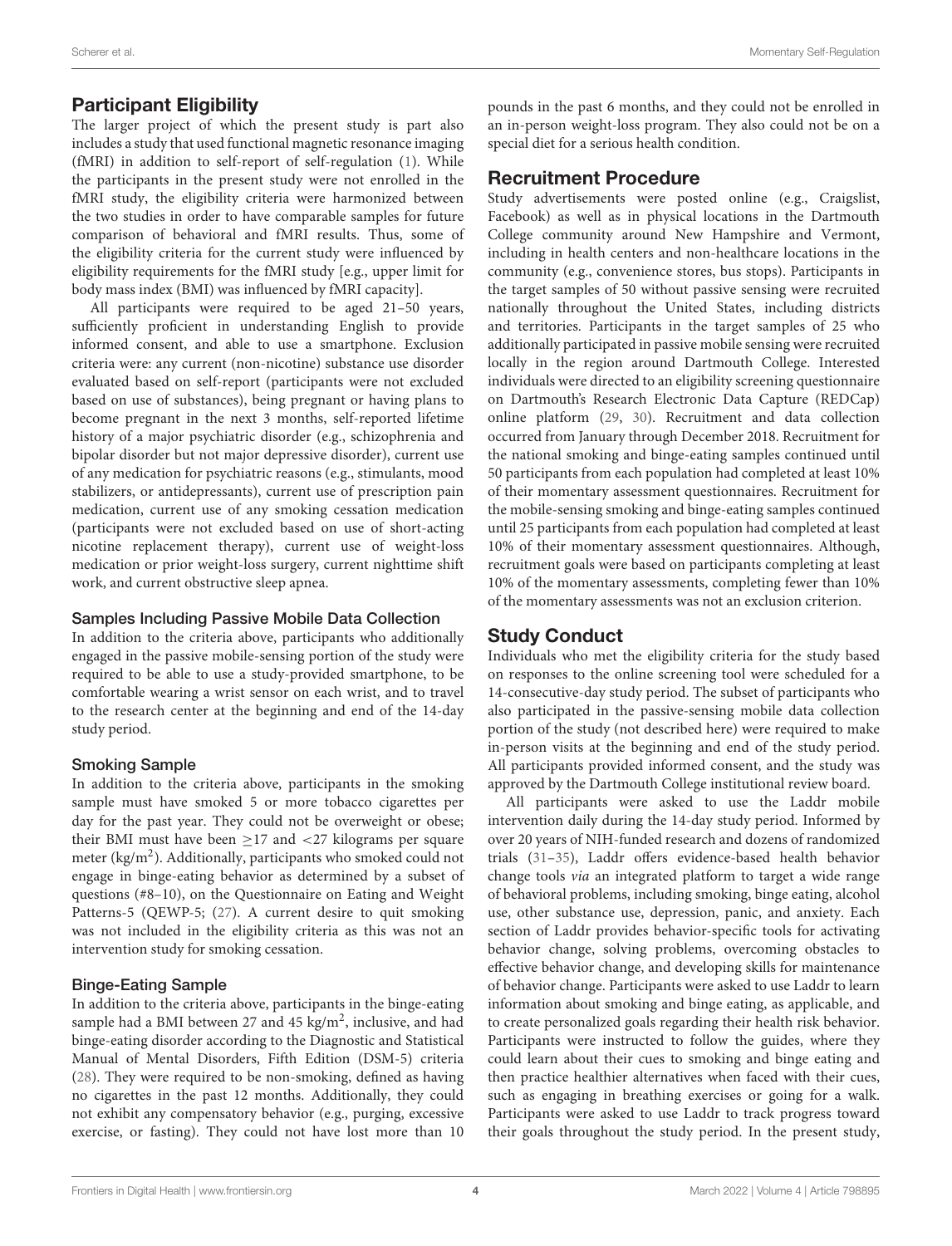the samples who smoked and who had binge-eating disorder were encouraged to use the smoking and binge-eating disorder sections of Laddr, respectively.

At baseline, participants completed a battery of self-regulation questionnaires (17 questionnaires) as well as questionnaires about demographic information and smoking or binge-eating behavior, as appropriate. Participants in the national samples then installed Laddr on their own smartphone, and participants in the locally recruited passive-sensing samples had Laddr installed on a study-provided smartphone. All participants were asked to use Laddr at least daily.

During the 14-day study period, participants were queried about momentary self-regulation, emotional state, and social and environmental context (both samples; 8 general context questions); recent smoking and exposure to smoking cues (smoking sample only; 14 different smoking-specific contexts); and recent eating, binge eating, and exposure to binge-eating cues (binge-eating sample only; 12 different binge-eating-specific contexts). In addition to delivering the momentary intervention, Laddr collected the momentary assessments. Participants were prompted four times per day; prompts were delivered during random times within four windows based on their stated waking hours (e.g., 8–11:30 AM, 11:30 AM−3 PM, 3–6:30 PM, 6:30–10 PM) and delivered at least 1 h apart.

Participants were compensated for completing baseline and momentary assessments, and for interacting with the Laddr application, and could receive up to \$175 over the 2-week study period. Compensation was determined according to the following schedule: \$20 per participant for all baseline surveys; \$1 per momentary assessment completed (4 momentary assessments per day for 14 days, maximum compensation of \$56); \$2 per day for Laddr activities (at least 5 minutes of engagement per day for 14 days, maximum compensation of \$28); \$20 bonus per week for completing at least 25 of the 28 momentary assessments that week (2 weeks, maximum compensation of \$40); and \$31 for data plan reimbursement.

Participants also participating in the passive-sensing mobile data collection followed a slightly adapted compensation schedule for activities related to mobile data collection for a maximum total compensation of \$250.

## Baseline Measures

The baseline questionnaire measured demographic information (e.g., age, gender, ethnicity, race, education, income), height and weight for BMI, smoking-related questions (e.g., number of quit attempts), and binge-eating-related questions (e.g., currently on a diet to lose weight). The eight-item Patient Health Questionnaire depression scale (PHQ-8; [\(36\)](#page-20-22) and Reward-based Eating Drive scale (RED-13; [\(37\)](#page-20-23) were also collected in both samples.

In the smoking sample, participants completed the Fagerström Test for Nicotine Dependence [\(38\)](#page-20-24). In the bingeeating sample, binge-eating disorder (BED) was screened via the binge-eating questions from the QEWP-5 [\(27\)](#page-20-16).

In addition, several self-regulation questionnaires were administered. The questionnaires used in this study were a subset of questionnaires selected in the overarching selfregulation project as measures that putatively measure aspects of self-regulation [\(1\)](#page-19-0). The subset included any scale from which momentary self-regulation subscale items were derived (Scherer et al., under review). These were collected to describe the sample with respect to self-regulation and to confirm the associations between aspects of self-regulation at the trait level and those at the momentary level. The baseline self-regulation questionnaires were: (1) Short Self-Regulation Questionnaire [SSRQ; [\(39\)](#page-20-25)]; (2) both subscales of the Emotion Regulation Questionnaire (ERQ)—cognitive reappraisal and expressive suppression [\(40\)](#page-20-26); (3) all five subscales of the Five Facet Mindfulness Questionnaire (FFMQ)—observing, describing, acting with awareness, non-judging, and non-reactivity [\(41\)](#page-20-27); (4) Mindful Attention Awareness Scale [MAAS; [\(42\)](#page-20-28)]; (5) all four subscales of the Selection-Optimization-Compensation Questionnaire, short version (SOC)—elective selection, lossbased selection, optimization, and compensation [\(43\)](#page-20-29); (6) two of the five subscales of the UPPS-P Impulsive Behavior Scale lack of premeditation and lack of perseverance [\(44](#page-20-30)[–46\)](#page-20-31); and (7) one of the three subscales of the Eysenck I-7 Impulsiveness and Venturesomeness Questionnaire—venturesomeness [\(47\)](#page-20-32).

# Momentary Measures

#### Momentary Self-Regulation Scale

At each EMA prompt, participants were queried about momentary self-regulation using a novel momentary selfregulation scale. This metric operationalizes and empirically examines self-regulatory processes and dynamics in a naturalistic setting and can be implemented through mobile devices for EMA. This measure allows for testing hypotheses related to momentary self-regulation (Scherer et al., in preparation).

Developing this momentary self-regulation scale was an initial step in the overarching SOBC project. In developing this metric, we identified underlying constructs of self-regulation via factor analyses on 23 existing scales (594 items) measuring selfregulation. Focusing on items from various scales that loaded highly on each underlying construct, we modified the language of the items to focus on a momentary state rather than an individual trait. For example, if the existing scale item was "I've kept my emotions to myself," the wording was modified to "Since the last prompt, I've kept my emotions to myself." From a set of momentary items piloted on 53 participants, and through further factor analysis, a 12-item momentary selfregulation scale was developed. The scale demonstrated construct validity with a high level of association between the traitlevel and moment-level items. The scale also demonstrated both intra- and interindividual variability, demonstrating that individuals differed on their mean level of self-regulation and within individual, there was significant variability in levels of selfregulation. The momentary self-regulation scale consists of four subscales, each with three items: (1) momentary perseverance, (2) momentary sensation seeking, (3) momentary self-judgment, and (4) momentary mindfulness. This newly developed scale allows for the study of self-regulation on a momentary level and was a key assessment tool used in the present study.

Briefly, momentary perseverance is comprised of items on setting goals and tracking progress toward them, and continuing working on projects until they are finished or a goal has been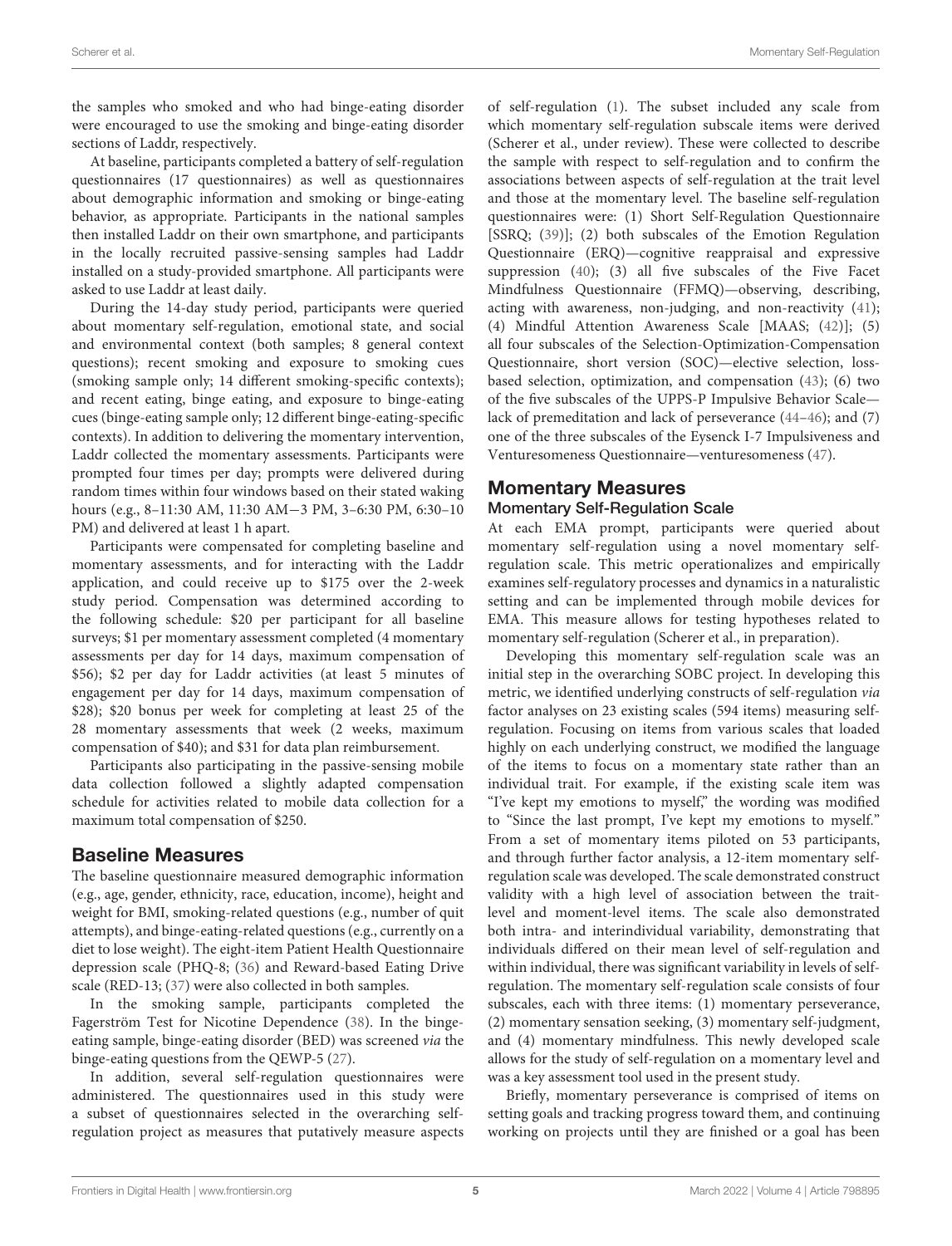achieved. Momentary sensation seeking is comprised of items relating to taking and enjoying taking risks. If creating a total momentary self-regulation score, this subscale is reverse coded as it negatively associates with the construct of self-regulation. Momentary self-judgement items measure negative judgments about self or one's emotions. Like sensation seeking, this subscale is reverse coded if creating a momentary self-regulation total score. Finally, momentary mindfulness items measure being attentive and mindful to task.

The 12 items of the momentary self-regulation scale were assessed on each momentary assessment. As described above, the scale was developed to measure the underlying constructs of existing trait-level self-regulation scales as well as to detect momentary fluctuations in these constructs. A full description of the scale development and pilot study can be found in Scherer et al. under review.

#### Momentary Context Measures

At each prompt, participants were asked whether they were alone or with others and where they were (home, friend's or family member's house, car, work or school, cafeteria/restaurant/bar, outside, other). Context items were based on earlier work on assessing participant context using EMA [\(48](#page-20-33)[–51\)](#page-20-34). Response options were grouped due to small counts to facilitate modeling. In addition, momentary positive and negative affect, stress, and tiredness were assessed via several 7-point Likert items, loosely based on items developed by Wilhelm and Schoebi [\(52\)](#page-20-35). These general context measures were assessed to evaluate how various daily contexts (without a direct relation to a health risk behavior) may influence momentary self-regulation.

In addition to the general context measures, sample-specific context measures were asked of each sample. These context measures were assessed to evaluate how contexts that are more directly related to a health behavior may influence momentary self-regulation. Participants in the smoking sample were asked a series of questions about their smoking behavior as well as recent eating and recent alcohol and drug use. They were also asked about several smoking cues, including seeing others smoke, seeing cigarettes, and smelling smoke. Participants who smoked were asked about current access to cigarettes, likelihood of smoking in the next 4 h, temptation to smoke, urge to smoke, and restraint in smoking. These items were included to assess the associations with momentary self-regulation; the items were informed by earlier EMA smoking studies [\(48,](#page-20-33) [49,](#page-20-36) [53\)](#page-21-0) and an EMA eating study [\(54\)](#page-21-1).

Participants in the binge-eating sample were asked a series of questions about their eating behavior, including binge eating. They were also asked about seeing or smelling food, ease of access to food, likelihood of binge eating in the next 4 h, urge to binge eat, hunger, and restraint in eating. As with the smoking sample, the goal of including these items was to assess their association with momentary self-regulation. Many of the binge-eating items were broadly derived from several studies of disordered eating, body weight, and affect [\(54](#page-21-1)[–59\)](#page-21-2).

Finally, based on Laddr usage data, we calculated whether a participant had used Laddr within the past hour and within the past 12 h of responding to the prompt. This measure was calculated to assess whether Laddr use was associated with momentary self-regulation, and whether Laddr use modified the relationships between contexts and momentary self-regulation.

#### Daily Measures

Morning questionnaires for the smoking sample included questions on desire to smoke that day and motivation to avoid smoking that day. Morning questionnaires for the binge-eating sample included questions on desire to binge eat that day and motivation to avoid binge eating that day. Participants in the binge-eating sample were presented items from the Three-Factor Eating Questonnaire-R18 [\(60\)](#page-21-3) in the evening to assess bingeeating behavior during the day. Both morning and evening daily measures were included to assess whether they were associated with the level of momentary self-regulation during that day.

#### Statistical Analyses

Participant characteristics were evaluated via descriptive statistics. The smoking and binge-eating samples were compared  $via$  chi-squared tests for categorical variables and  $t$ -tests for continuous variables.

All participants who completed at least one momentary questionnaire are included in the analyses of momentary measures. Descriptive statistics were computed for responses to momentary context questions.

The associations between baseline self-regulation measures and the momentary self-regulation subscales were examined to confirm their association (results included in **[Supplementary Tables 4–6](#page-19-6)**). The primary results for this manuscript are the evaluation of associations between momentary context questions and the momentary self-regulation subscales. These were evaluated via mixed-effects models. Each model included a fixed effect for the baseline measure or momentary context question as well as a time variable to account for changes in momentary self-regulation over the course of the study. Each model also included an individual-level intercept term to account for the non-independence of repeated observations from the same individual. Regression parameter estimates are provided for the momentary context question along with standard error and  $p$ -value. In addition to the primary evaluation, models with an interaction between recent Laddr use (defined as use within 12 h of momentary responses) and momentary contexts were fit to examine how Laddr use modified the relationship between momentary contexts and momentary self-regulation. In the results for the interaction models, a type III p-value from the context-by-Laddr term is presented to test for effect modification. Linear combinations of mixed model parameter estimates from the interaction model are used to estimate the association between context and momentary self-regulation within moments with recent Laddr use (within the past 12 h) and within moments without recent Laddr use (within the past 12 h). A significant  $p$ -value (<0.05) indicates a statistically significant association between the momentary context measure and the momentary self-regulation subscale.

The association between general context measures and momentary self regulation is presented in a combined sample of the smoking and binge eating sample, while the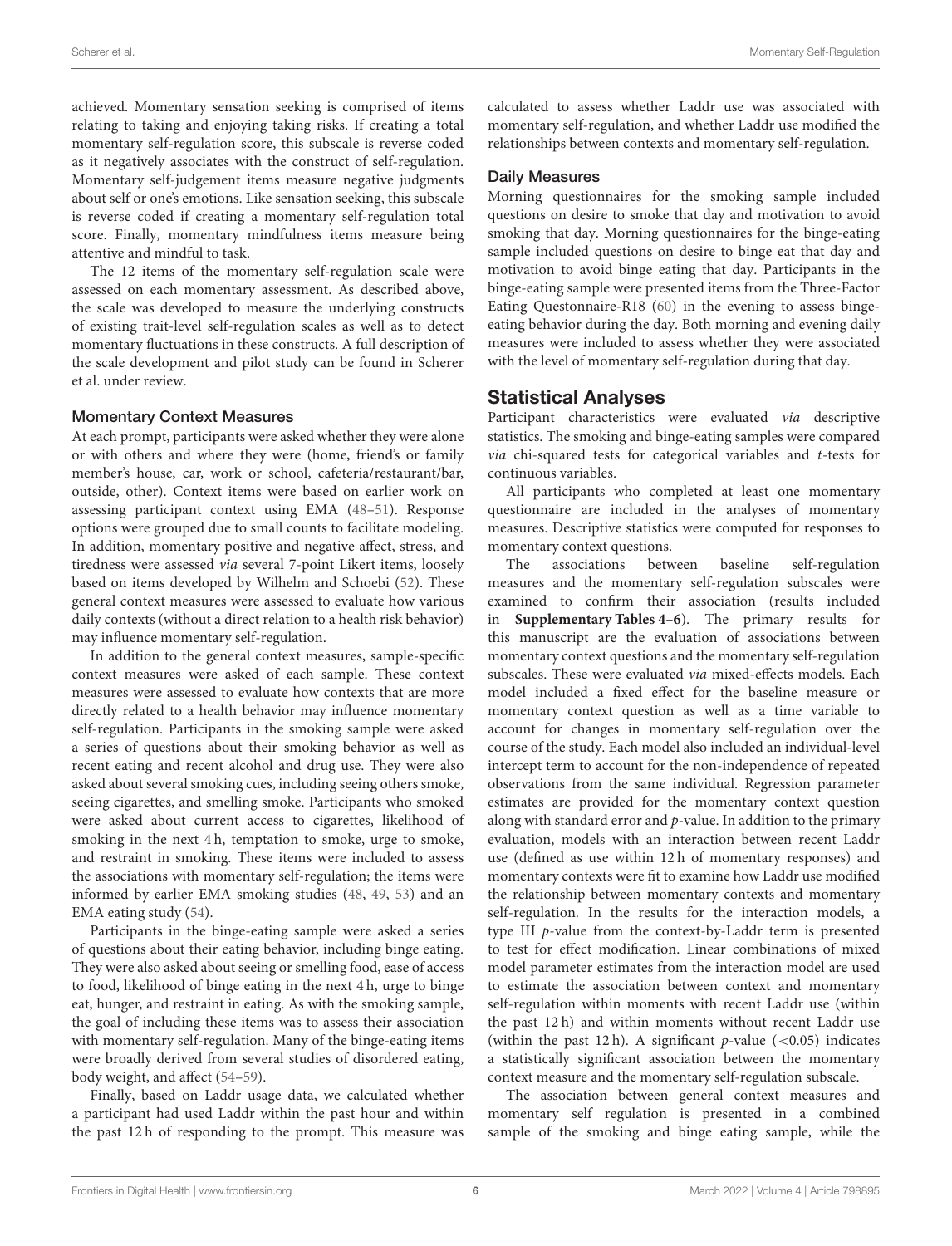association between condition-specific context measures and momentary self-regulation is examined separately for each sample. The association between the general context measures and momentary self-regulation was also assessed in the smoking sample and the binge-eating sample and results are in (**[Supplementary Tables 7](#page-19-6)**–**[10](#page-19-6)**).

Due to the exploratory nature of the study and the study's primary focus on assessing if self-regulation can be measured and engaged in the moment in two exemplar populations with health risk behavior, many statistical comparisons were made, but no adjustment was made for multiple comparisons. Even if no true associations exist, we would expect about 5% of the statistical tests to be significant, so individual significant results should be interpreted with caution and replicated in further studies.

The study protocol and statistical analysis plan were preregistered on ClinicalTrials.gov (Identifier: NCT03352713). All analyses were performed using  $SAS^{(R)}$  software version 9.4 [\(61\)](#page-21-4).

# RESULTS

#### Study Participants

A total of 4,601 participants were screened for the smoking sample, and 12,499 were screened for the binge-eating sample. Of those, 599 and 274 screened in, respectively, and 104 and 81 participants consented, respectively. The primary reasons for screening out of the smoking sample were BMI <17 or  $\geq$ 27  $\text{kg/m}^2$ , age <21 or >50 years, and not completing the screening questionnaire. For the binge-eating sample, the primary reasons for screening out were not meeting the BED criteria, BMI <27 or >45 kg/m<sup>2</sup>, and not completing the screening questionnaire. All participants provided baseline data, and 82 participants from the smoking sample and 77 participants from the bingeeating sample provided at least one response to a momentary questionnaire. Participants in the smoking sample contributed a total of 3,233 momentary questionnaires, and participants in the binge-eating sample contributed a total of 3,481 momentary questionnaires. See **[Figure 1](#page-7-0)**.

# Participant Characteristics, Baseline Measures, and EMA Response Rates

The mean age of the combined sample was 35.2 years (7.9 SD), and the majority of participants were female (78.4%). A large majority of participants were white (89.2%), which is, in part, due to the racial distribution in the location of the local sample recruitment. A large percentage of participants had some college or an associate degree (43.2%). An additional 22.7% completed a bachelor's degree, and 15.7% had an advanced (graduate) degree. The smoking sample and binge-eating sample differed in age, gender, BMI, education, and income, with the binge-eating sample having higher BMI, education level, and income. The smoking sample was slightly older (36.6 years vs. 33.5 years) and consisted of a larger proportion of males. See **[Table 1](#page-8-0)**.

The binge-eating sample had higher mean PHQ-8 and RED-13 scores than the smoking sample. In the smoking sample, over half (54.8%) of the participants indicated they were currently trying to cut down or quit smoking, and about 80% smoked more than 10 cigarettes per day. Only 25.9% of the binge-eating sample was currently on a diet or trying to lose weight. Baseline selfregulation measures also differed between the groups indicating some differences in trait-level self regulation between the two samples. Scores on the SSRQ, ERQ cognitive appraisal, FFMQ acting with awareness, FFMQ non-judging, FFMQ nonreactivity, SOC optimization, and SOC compensation were all higher in the smoking sample. Scores on the MAAS and UPPS-P lack of perseverance (where a higher score in the latter represents lower self-regulation) were higher in the binge-eating sample. See **[Table 2](#page-9-0)**.

A higher proportion of participants in the binge-eating sample contributed momentary data (95.1% vs. 78.8%), and those in the binge-eating sample contributed slightly more momentary reports per day than those in the smoking sample (3.3 vs. 2.9). Among those who contributed momentary data, the number of days contributed were similar between the two samples. See **[Table 2](#page-9-0)**.

#### EMA Measures

Descriptive statistics for momentary measures are presented in **[Supplementary Tables 1](#page-19-6)**–**[3](#page-19-6)**.

# Associations Between General Momentary Context Measures and Momentary Self-Regulation Subscales in the Combined Sample

In the combined sample, the associations between momentary context measures asked of both samples were evaluated for their relationship to momentary self-regulation measures. See **[Table 3](#page-10-0)**. Momentary **perseverance** was significantly higher when in the car or at work (vs. home), and was positively associated with momentary positive affect, and negatively associated with being alone, momentary negative affect, momentary stress level, and momentary tiredness. Momentary **sensation seeking** was positively associated with momentary positive affect and was, on average, higher when in "other" locations (vs. home), and lower when alone. It was negatively associated with momentary negative affect, and momentary stress level, with higher negative affect and higher stress associated with lower momentary sensation seeking. Momentary **self-judgment** was positively associated with momentary negative affect, momentary stress level, and momentary tiredness, and was, on average, lower when in "other" locations or at work (vs. home). It was also negatively associated with momentary positive affect. Momentary **mindfulness** was positively associated with momentary positive affect and was, on average, higher when in "other" locations (vs. home), and lower when at work (vs. home), and negatively associated with momentary negative affect, momentary stress level, and momentary tiredness. Generally, it appears that being alone or in specific locations may be associated with momentary self-regulation. But different locations may influence different aspects (subscales) of momentary selfregulation. In contrast, positive and negative affect, stress and tireness were associated more uniformly with all aspects of momentary self-regulation.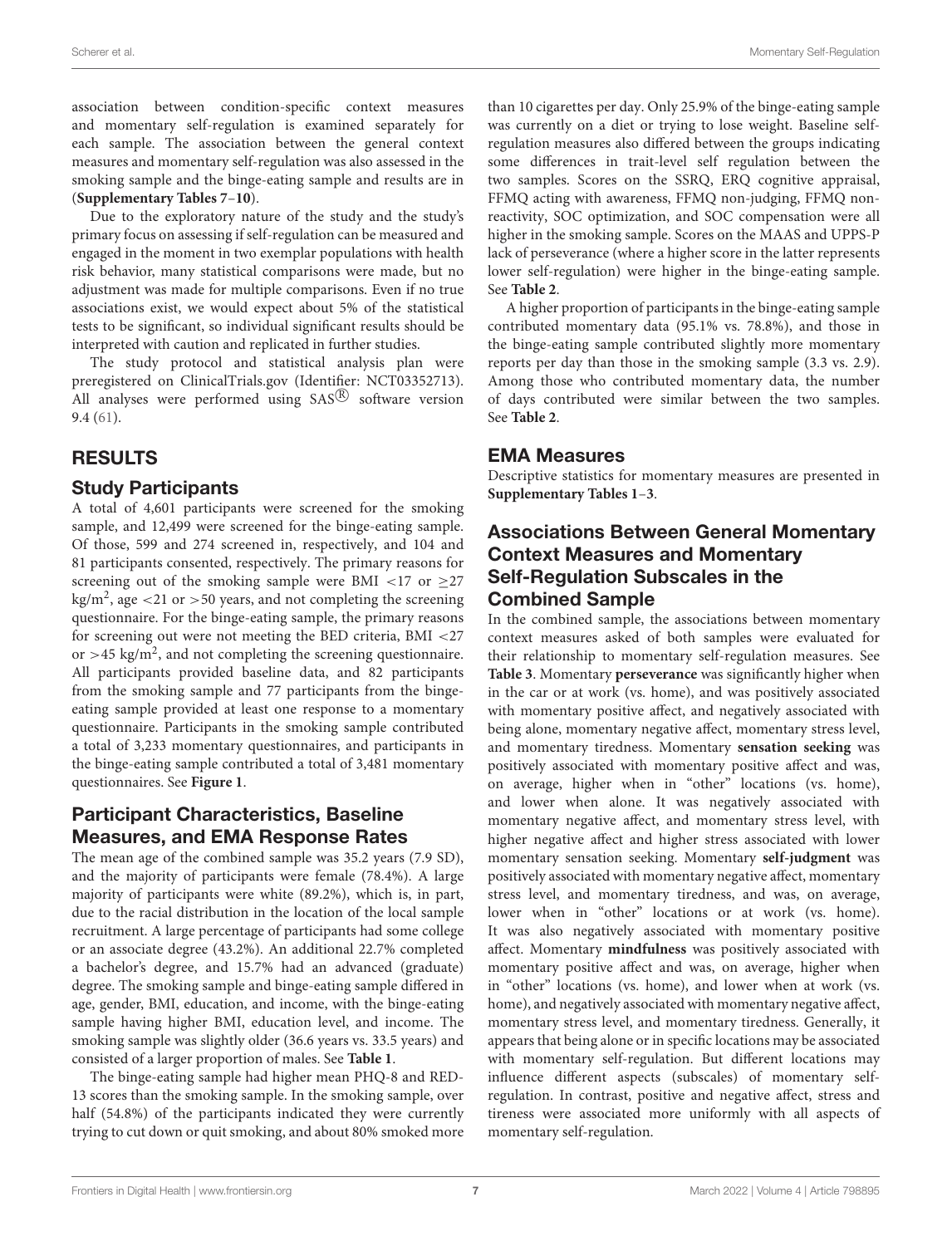

<span id="page-7-0"></span>While recent Laddr use (within 12 h and within 1 h) was not associated with the momentary self-regulation subscales (**[Table 3](#page-10-0)**), when examining the model with an interaction between Laddr use and context, we see that recent Laddr use (within the past 12 h) significantly modified the association between momentary **mindfulness** and location (**[Table 4](#page-11-0)**). Momentary mindfulness was lower at work than at home, and there was a larger difference in momentary mindfulness between work and home when Laddr had been used in the past 12 h. One possible reason for this may be that using Laddr had a stronger positive influence on momentary mindfulness at home than it did when someone was working. Or, momentary mindfulness while at work is generally lower (as seen in the main results), and less malleable with interventions than it would be at home.

Results in the smoking (**[Supplementary Tables 7](#page-19-6)**, **[8](#page-19-6)**) and binge eating samples (**[Supplementary Tables 9](#page-19-6)**, **[10](#page-19-6)**) did not differ meaningfully from the combine sample results.

# Associations Between Momentary Context Measures and Momentary Self-Regulation Subscales in the Smoking Sample

Smoking-Specific Context Measures

In the smoking sample, smoking-related contexts were evaluated for their association with momentary self-regulation (**[Table 5](#page-12-0)**). Momentary difficulty in accessing cigarettes, momentary caffeine intake, and momentary restraint in smoking were all positively associated with momentary **perseverance**, indicating these external and internal contexts engaged the perseverance aspect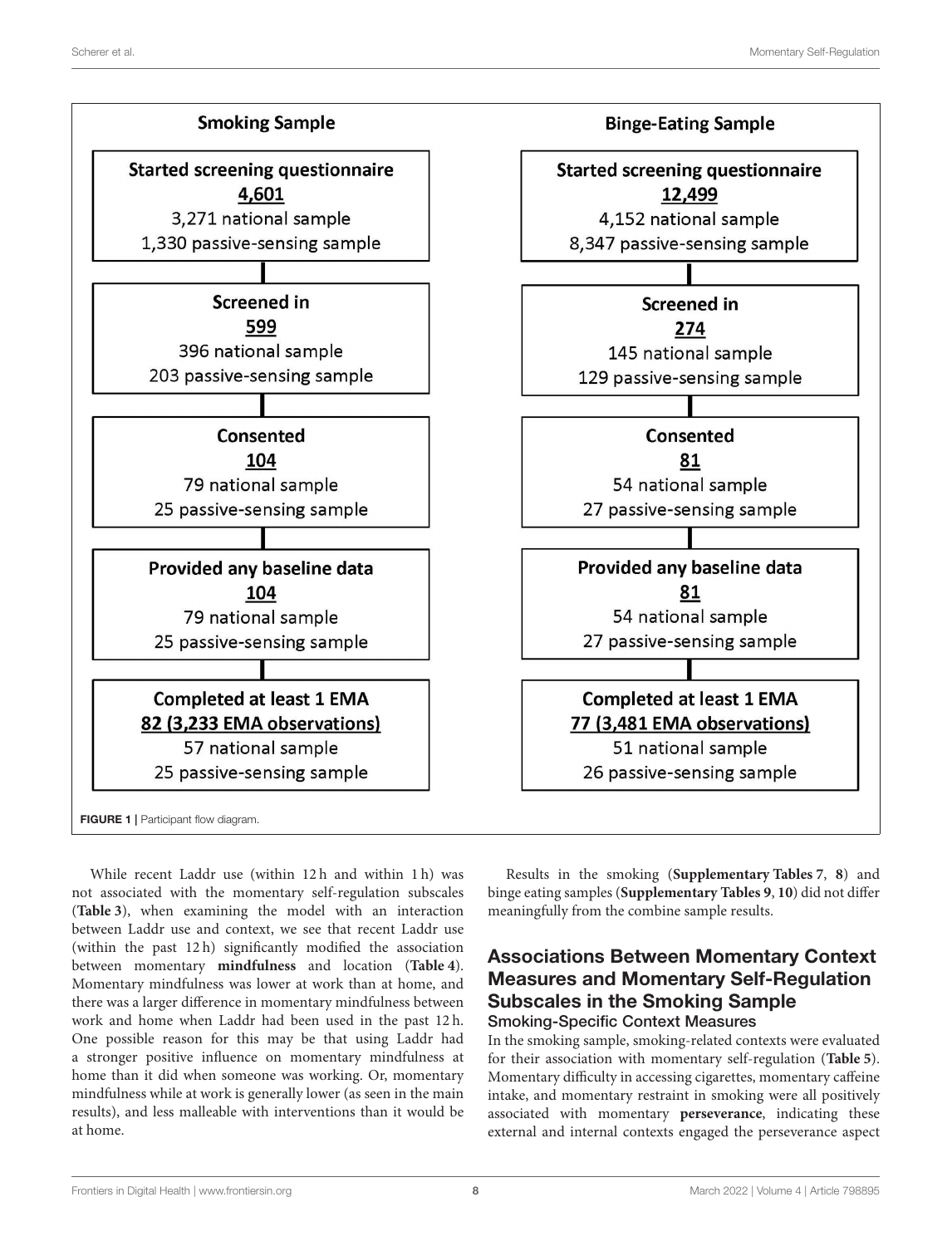<span id="page-8-0"></span>TABLE 1 | Participant demographics in the combined, smoking, and binge-eating samples.

|                                                                                                     |                | <b>Combined sample</b><br>$N = 185$ |           |                  | <b>Smoking sample</b><br>$N = 104$ |           |                  | <b>Binge-eating sample</b><br>$N = 81$ |           | p-value |
|-----------------------------------------------------------------------------------------------------|----------------|-------------------------------------|-----------|------------------|------------------------------------|-----------|------------------|----------------------------------------|-----------|---------|
|                                                                                                     | N              | Mean<br>$\%$                        | <b>SD</b> | $\boldsymbol{N}$ | Mean<br>$\%$                       | <b>SD</b> | $\boldsymbol{N}$ | Mean<br>$\frac{0}{0}$                  | <b>SD</b> |         |
| Age                                                                                                 | 185            | 35.2                                | 7.9       | 104              | 36.6                               | 7.7       | 81               | 33.5                                   | 7.9       | 0.008   |
| Gender                                                                                              |                |                                     |           |                  |                                    |           |                  |                                        |           | 0.008   |
| Male                                                                                                | 37             | 20.0%                               |           | 29               | 27.9%                              |           | 8                | 9.9%                                   |           |         |
| Female                                                                                              | 145            | 78.4%                               |           | 74               | 71.2%                              |           | 71               | 87.7%                                  |           |         |
| Non-binary/third gender                                                                             | 3              | 1.6%                                |           | 1                | 0.9%                               |           | $\overline{2}$   | 2.5%                                   |           |         |
| Race                                                                                                |                |                                     |           |                  |                                    |           |                  |                                        |           | 0.15    |
| Black/African American                                                                              | 12             | 6.5%                                |           | $\overline{4}$   | 3.8%                               |           | 8                | 9.9%                                   |           |         |
| White                                                                                               | 165            | 89.2%                               |           | 94               | 90.4%                              |           | 71               | 87.7%                                  |           |         |
| American Indian/Alaska Native/Asian/Native<br>Hawaiian/Pacific Islander/other/more than<br>one race | 8              | 4.3%                                |           | 6                | 5.8%                               |           | $\overline{2}$   | 2.5%                                   |           |         |
| Hispanic ethnicity                                                                                  | 6              | 3.2%                                |           | $\overline{c}$   | 1.9%                               |           | $\overline{4}$   | 4.9%                                   |           | 0.41    |
| Body mass index                                                                                     | 185            | 28.3                                | 6.8       | 104              | 23.3                               | 2.5       | 81               | 34.8                                   | 4.7       | < 0.001 |
| <b>Diabetes</b>                                                                                     | $\overline{2}$ | 1.1%                                |           | 1                | 1.0%                               |           | $\mathbf{1}$     | 1.2%                                   |           | 1.0     |
| Education                                                                                           |                |                                     |           |                  |                                    |           |                  |                                        |           | < 0.001 |
| Some high school or less                                                                            | 5              | 2.7%                                |           | 5                | 4.8%                               |           | $\circ$          | 0.0%                                   |           |         |
| High school diploma or General Educational<br>Development (GED)                                     | 29             | 15.7%                               |           | 27               | 26.0%                              |           | $\mathbf{2}$     | 2.5%                                   |           |         |
| Some college/associate's (2-year) degree                                                            | 80             | 43.2%                               |           | 53               | 51.0%                              |           | 27               | 33.3%                                  |           |         |
| Bachelor's (4-year) degree                                                                          | 42             | 22.7%                               |           | 14               | 13.5%                              |           | 28               | 34.6%                                  |           |         |
| Advanced (graduate) degree                                                                          | 29             | 15.7%                               |           | 5                | 4.8%                               |           | 24               | 29.6%                                  |           |         |
| Income                                                                                              |                |                                     |           |                  |                                    |           |                  |                                        |           | < 0.001 |
| \$0-\$25,999                                                                                        | 34             | 18.8%                               |           | 23               | 23.0%                              |           | 11               | 13.6%                                  |           |         |
| \$26,000-\$51,999                                                                                   | 66             | 36.5%                               |           | 47               | 47.0%                              |           | 19               | 23.5%                                  |           |         |
| \$52,000-\$74,999                                                                                   | 40             | 22.1%                               |           | 19               | 19.0%                              |           | 21               | 25.9%                                  |           |         |
| $$75,000+$                                                                                          | 41             | 22.7%                               |           | 11               | 11.0%                              |           | 30               | 37.0%                                  |           |         |
| Marital status                                                                                      |                |                                     |           |                  |                                    |           |                  |                                        |           | 0.15    |
| Single (never married)                                                                              | 65             | 35.1%                               |           | 33               | 31.7%                              |           | 32               | 39.5%                                  |           |         |
| Married                                                                                             | 88             | 47.6%                               |           | 47               | 45.2%                              |           | 41               | 50.6%                                  |           |         |
| Separated                                                                                           | $\overline{7}$ | 3.8%                                |           | 6                | 5.8%                               |           | 1                | 1.2%                                   |           |         |
| Widowed                                                                                             | $\overline{c}$ | 1.1%                                |           | $\overline{c}$   | 1.9%                               |           | $\circ$          | 0.0%                                   |           |         |
| Divorced                                                                                            | 23             | 12.4%                               |           | 16               | 15.4%                              |           | 7                | 8.6%                                   |           |         |

of an individual's self-regulation. Momentary temptation to smoke and momentary urge to smoke, on the other hand, were both negatively associated with momentary **perseverance**, indicating these challenges, indeed, negatively impacted an individual's perseverance in the moment. Having seen someone smoke, smelling smoke, and drinking alcohol were all positively associated with momentary **sensation seeking**, supporting these contexts as cues that engage an individual's desire for increased sensation seeking. Having seen someone smoke, smelling smoke, eating, drinking alcohol, momentary temptation to smoke, and momentary urge to smoke were all positively associated with momentary **self-judgment**, showing how these smoking cues influence an individual's negative self-view. Whereas a greater feeling of momentary restraint in smoking was associated with lower levels of momentary **self-judgment**, indicating a more positive self view with higher levels of restraint. Interestingly, a higher daily desire to smoke (which was measured in the morning) was associated with lower momentary **mindfulness** (measured throughout the day), indicating the desire to smoke may influence mindfulness. When an individual indicated a higher likelihood of smoking within the next 4h and and higher momentary restraint in smoking, this was associated with increased momentary **mindfulness**. Momentary difficulty in accessing cigarettes, momentary temptation to smoke, and momentary urge to smoke were all associated with lower levels of momentary **mindfulness**. While still exploratory, taken together, these results indicate that smoking-related context is associated with momentary self-regulation levels. It appears temptation, urge, and restraint are all associated with several aspects of momentary self-regulation: perseverance, self-judgement, and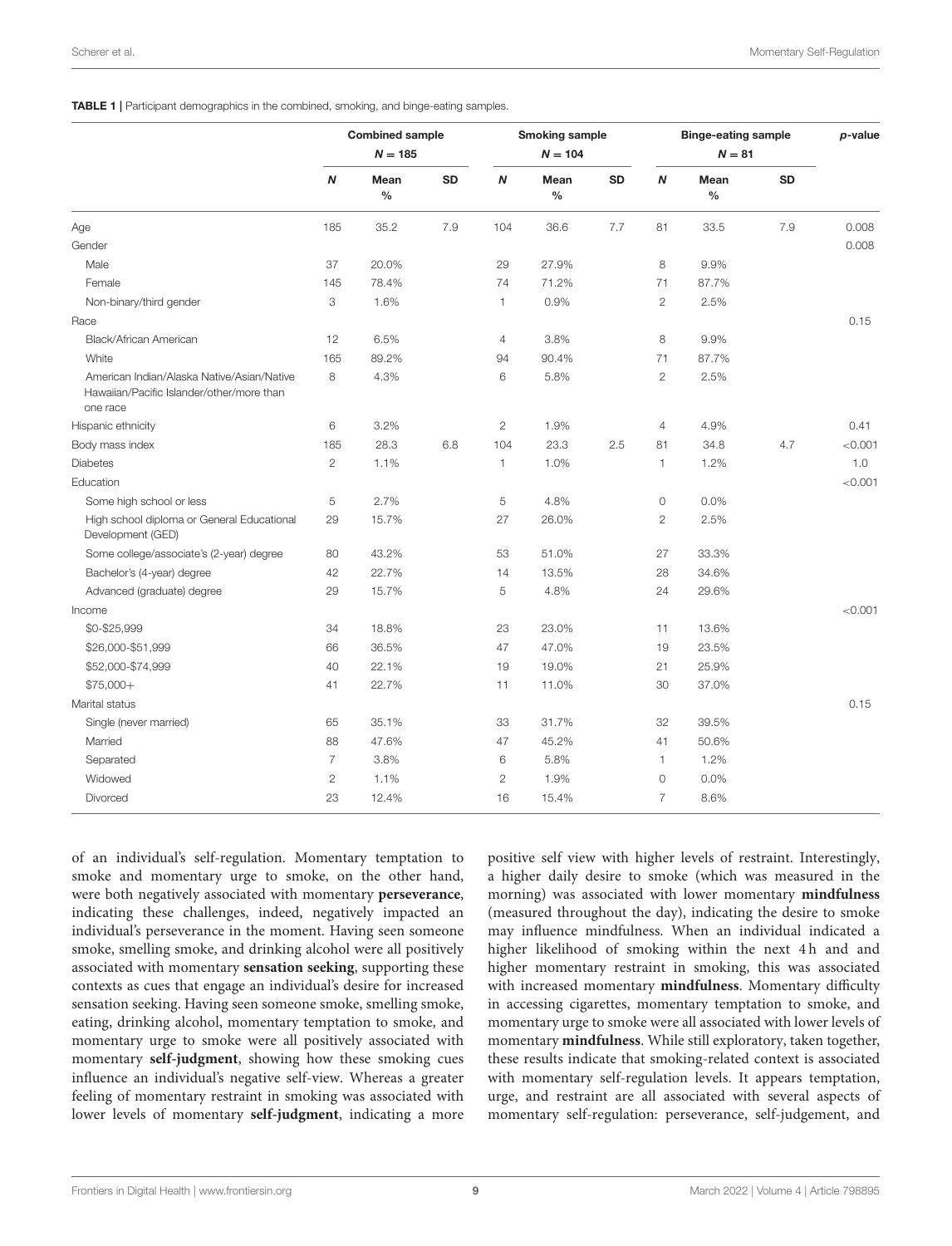#### <span id="page-9-0"></span>TABLE 2 | Baseline, study-specific measures in the combined, smoking, and binge-eating samples.

|                                              |     | <b>Combined sample</b><br>$N = 185$ |      |                | <b>Smoking sample</b><br>$N = 104$ |           |    | <b>Binge-eating sample</b><br>$N = 81$ |           | p-value |
|----------------------------------------------|-----|-------------------------------------|------|----------------|------------------------------------|-----------|----|----------------------------------------|-----------|---------|
|                                              | N   | Mean<br>$\frac{0}{0}$               | SD   | N              | Mean<br>$\%$                       | <b>SD</b> | N  | Mean<br>$\frac{0}{0}$                  | <b>SD</b> |         |
| Reward-based Eating Drive scale (RED-13)     | 184 | 25.0                                | 13.9 | 104            | 15.0                               | 9.2       | 80 | 37.9                                   | 5.7       | < 0.001 |
| PHQ-8                                        | 185 | 7.1                                 | 5.3  | 104            | 5.3                                | 5.0       | 81 | 9.3                                    | 4.6       | < 0.001 |
| <b>Smoking behavior</b>                      |     |                                     |      |                |                                    |           |    |                                        |           |         |
| Currently trying to quit/cut down on smoking |     |                                     |      | 57             | 54.8%                              |           |    |                                        |           |         |
| Number of cigarettes per day                 |     |                                     |      | 104            | 18.3                               | 7.2       |    |                                        |           |         |
| $\leq 10$                                    |     |                                     |      | 21             | 20.2%                              |           |    |                                        |           |         |
| $11 - 20$                                    |     |                                     |      | 60             | 57.7%                              |           |    |                                        |           |         |
| >20                                          |     |                                     |      | 23             | 22.1%                              |           |    |                                        |           |         |
| Number of quit attempts-lifetime             |     |                                     |      | 25             | 6.1                                | 10.2      |    |                                        |           |         |
| $\circ$                                      |     |                                     |      | $\overline{2}$ | 8.0%                               |           |    |                                        |           |         |
| $1 - 10$                                     |     |                                     |      | 21             | 84.0%                              |           |    |                                        |           |         |
| >10                                          |     |                                     |      | $\mathbf{2}$   | 8.0%                               |           |    |                                        |           |         |
| Quit attempt in the past 12 months           |     |                                     |      | 11             | 44.0%                              |           |    |                                        |           |         |
| Fagerström                                   |     |                                     |      | 102            | 5.3                                | 2.0       |    |                                        |           |         |
| <b>Binge-eating behavior</b>                 |     |                                     |      |                |                                    |           |    |                                        |           |         |
| Currently on a diet/trying to lose weight    |     |                                     |      |                |                                    |           | 21 | 25.9%                                  |           |         |
| Greatest weight                              |     |                                     |      |                |                                    |           | 81 | 235.8                                  | 50.5      |         |
| Self-regulation measures                     |     |                                     |      |                |                                    |           |    |                                        |           |         |
| <b>SSRQ</b>                                  | 182 | 102.5                               | 17.1 | 102            | 107.7                              | 17.6      | 80 | 95.9                                   | 14        | < 0.001 |
| ERQ cognitive reappraisal                    | 182 | 28.2                                | 7.2  | 102            | 29.9                               | 6.8       | 80 | 26.1                                   | 7.2       | < 0.001 |
| ERQ expressive suppression                   | 182 | 15.1                                | 5.6  | 102            | 15.0                               | 5.5       | 80 | 15.2                                   | 5.7       | 0.78    |
| FFMQ acting with awareness                   | 182 | 24.4                                | 6.2  | 102            | 26.3                               | 6.0       | 80 | 22.0                                   | 5.7       | < 0.001 |
| FFMQ observing                               | 182 | 26.8                                | 5.3  | 102            | 27.1                               | 5.0       | 80 | 26.4                                   | 5.6       | 0.37    |
| FFMQ describing                              | 182 | 27.0                                | 6.8  | 102            | 27.0                               | 6.8       | 80 | 27.0                                   | 6.9       | 0.90    |
| FFMQ non-judging                             | 182 | 23.6                                | 7.2  | 102            | 25.5                               | 6.9       | 80 | 21.2                                   | 6.9       | < 0.001 |
| FFMQ non-reactivity                          | 182 | 20.8                                | 4.6  | 102            | 22.1                               | 4.0       | 80 | 19.1                                   | 4.7       | < 0.001 |
| <b>MAAS</b>                                  | 182 | 3.4                                 | 0.9  | 102            | 3.1                                | 0.9       | 80 | 3.9                                    | 0.8       | < 0.001 |
| SOC elective selection                       | 181 | 0.7                                 | 0.9  | 101            | 0.7                                | 0.9       | 80 | 0.7                                    | 0.9       | 0.71    |
| SOC loss-based selection                     | 181 | 1.3                                 | 1.0  | 101            | 1.3                                | 0.9       | 80 | 1.3                                    | 1.1       | 0.98    |
| SOC optimization                             | 181 | 1.5                                 | 1.2  | 101            | 1.9                                | 1.1       | 80 | 1.1                                    | 1.2       | < 0.001 |
| SOC compensation                             | 181 | 1.4                                 | 1.0  | 101            | 1.6                                | 1.0       | 80 | 1.2                                    | 1.0       | 0.004   |
| UPPS-P lack of premeditation                 | 181 | 2.0                                 | 0.6  | 101            | 2.0                                | 0.5       | 80 | 1.9                                    | 0.6       | 0.40    |
| UPPS-P lack of perseverance                  | 181 | 2.1                                 | 0.6  | 101            | 2.0                                | 0.6       | 80 | 2.3                                    | 0.6       | 0.002   |
| Eysenck I-7 venturesomeness                  | 181 | 7.8                                 | 4.4  | 101            | 8.4                                | 4.5       | 80 | 7.1                                    | 4.3       | 0.06    |
| <b>EMA</b> completion                        |     |                                     |      |                |                                    |           |    |                                        |           |         |
| Contributed EMA data                         | 159 | 85.9                                |      | 82             | 78.8                               |           | 77 | 95.1                                   |           | 0.002   |
| Number of days contributed EMA data          | 159 | 13.4                                | 3.5  | 82             | 13.1                               | 4.4       | 77 | 13.7                                   | 2.1       | 0.34    |
| Average number of EMA reports per day        | 159 | 3.1                                 | 0.8  | 82             | 2.9                                | 0.9       | 77 | 3.3                                    | 0.7       | 0.01    |

*Gray shading indicates cells not relevant for the particular sample.*

mindfulness. Interestingly, smoking cues (seeing or smelling smoke, and drinking alcohol), appear to be the only contexts that may influence momentary sensation seeking, but these may also influence an individual's self-judgement. Also of note, was that smoking since the last prompt was not associated with any of the momentary self-regulation subscales.

Recent Laddr use modified several of the relationships between smoking-specific context measures and momentary selfregulation, as seen in the model including an interaction term between Laddr use (within the past 12 h) and context (**[Table 6](#page-13-0)**). Following recent Laddr use, the association between difficulty accessing cigarettes and increased momentary **perseverance** was smaller in magnitude than when Laddr had not been recently used. This is consistent with a weakened link between context and momentary perseverance with Laddr use. With recent Laddr use, seeing others smoke was significantly associated with higher momentary **sensation seeking**, but when Laddr had not been recently used, there was no significant association. This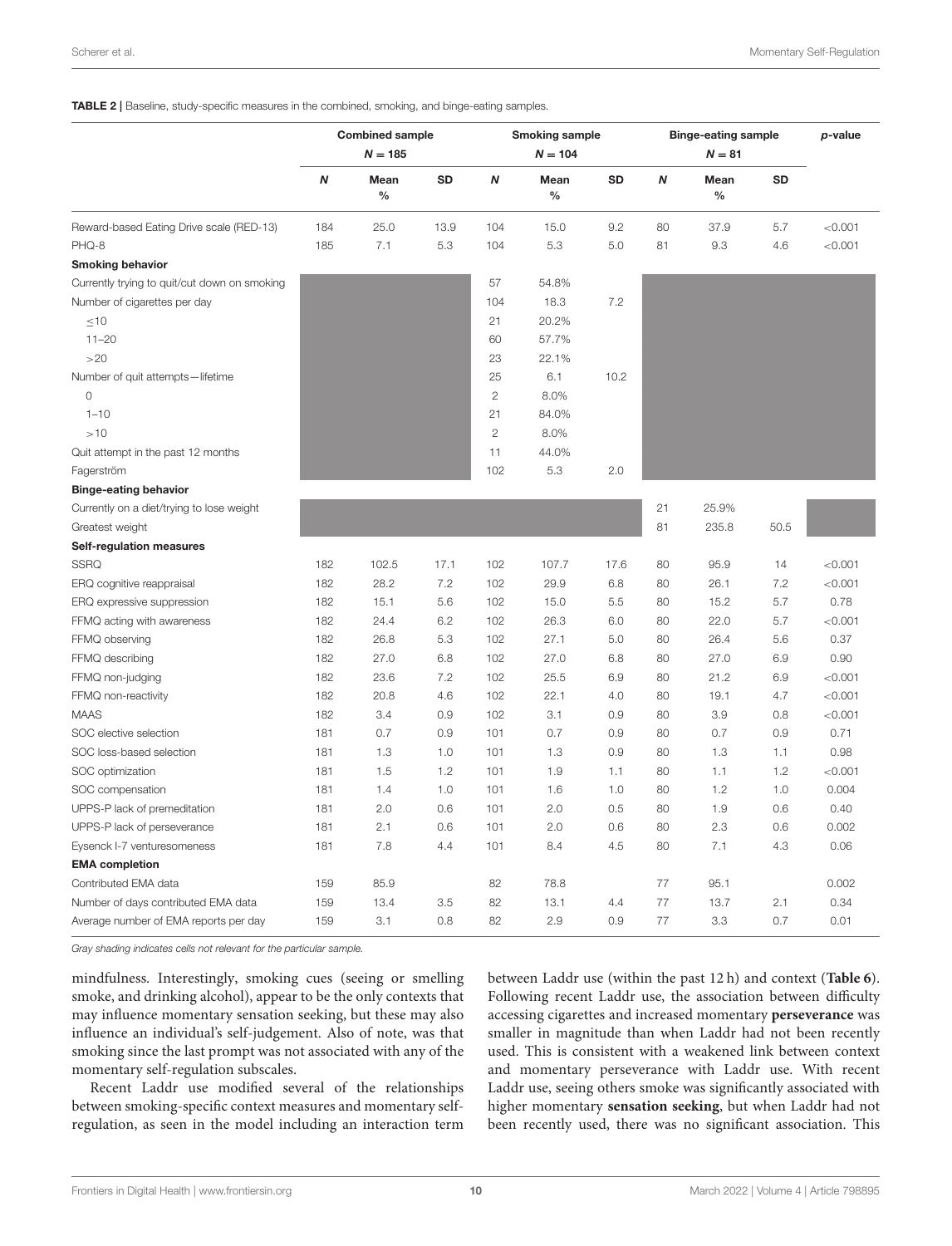|                            |         |             | Momentary perseverance |           |                |       | Momentary sensation seeking |           |         |           | Momentary self-judgment |           |         |       | Momentary mindfulness |           |
|----------------------------|---------|-------------|------------------------|-----------|----------------|-------|-----------------------------|-----------|---------|-----------|-------------------------|-----------|---------|-------|-----------------------|-----------|
| Momentary context          | ∞       | S₩          | ă                      | p-value   | $\circ$        | 95    | ង                           | p-value   | $\circ$ | 95        | ă                       | p-value   | $\circ$ | 55    | ង                     | p-value   |
| Alone                      | $-0.06$ | 0.02        | 6,553                  | 0.01      | $-0.06$        | 5.01  | 6,552                       | 0.0001    | 0.01    | 0.02      | 6,553                   | 0.62      | $-0.02$ | 0.02  | 6,552                 | 0.35      |
| At this moment, location:  |         |             |                        |           |                |       |                             |           |         |           |                         |           |         |       |                       |           |
| ेवा                        | 0.22    | 0.04        | 6,551                  | $-0.0001$ |                | 0.02  | 6,550                       | 0.66      | $-0.01$ | 0.03      | 6,551                   | 0.67      | $-0.06$ | 0.03  | 6,550                 | 0.08      |
| Other                      | 0.05    | 0.04        | 6,551                  | 0.16      | $0.71$<br>0.11 | 0.02  | 6,550                       | $-0.0001$ | $-0.08$ | 0.03      | 6,551                   | 0.01      | 0.08    | 0.03  | 6,550                 | 0.01      |
| <b>Work</b>                | 0.27    | 0.03        | 6,551                  | $-0.0001$ | $-0.002$       | 0.02  | 6,550                       | 0.92      | $-0.08$ | 0.02      | 6,551                   | 0.001     | $-0.16$ | 0.02  | 6,550                 | $-0.0001$ |
| Home (reference)           |         |             |                        |           |                |       |                             |           |         |           |                         |           |         |       |                       |           |
| Right now: positive affect | 0.21    | <b>D.OT</b> | 6,553                  | $-0.0001$ | 0.05           | 5.01  | 6,552                       | $-0.0001$ | $-0.13$ | 0.01      | 6,553                   | $-0.0001$ | 0.14    | 5.01  | 6,552                 | $-0.0001$ |
| Right now: negative affect | $-0.14$ | 5<br>0.01   | 6,553                  | $-0.0001$ | $-0.03$        | 50.07 | 6,552                       | $-0.0001$ | 0.19    | $50 - 01$ | 6,553                   | 0.0007    | $-0.15$ | 0.01  | 6,552                 | 0.0001    |
| Right now: how stressed?   | $-0.05$ | <b>D.OT</b> | 6,553                  | 0.0007    | $-0.02$        | 0.005 | 6,552                       | $-0.0001$ | 0.09    | $50 -$    | 6,553                   | 0.0007    | $-0.08$ | 5.01  | 6,552                 | $-0.0001$ |
| Right now: how tired?      | $-0.07$ | <b>D.OT</b> | 6,553                  | 0.0007    | $-0.004$       | 0.004 | 6,552                       | 0.37      | 0.04    | 50.01     | 6,553                   | 0.0007    | $-0.06$ | 50.07 | 6,552                 | 0.0001    |
| Used laddr $(\leq 12h)$    | 0.01    | 0.02        | 6,553                  | 0.65      | $-0.004$       | 0.01  | 6,552                       | 0.80      | 0.002   | 0.02      | 6,553                   | 0.92      | $-0.03$ | 0.02  | 6,552                 | 0.10      |
| Used laddr $( \leq 1 h )$  | $-0.02$ | 0.03        | 6,553                  | 0.50      | 0.01           | 0.02  | 6,552                       | 0.62      | 0.05    | 0.03      | 6,553                   | 0.08      | $-0.05$ | 0.03  | 6552                  | 0.11      |

pattern could be interpreted as Laddr increasing an individual's awareness of momentary smoking cues. For recent alcohol use, momentary temptation to smoke, and momentary urge to smoke, a significant positive association existed with momentary **selfjudgment** when following recent Laddr use, but the association was not significant without recent Laddr use. Again, this may be that indicate that Laddr usage affected how an individual is influenced by smoking cues. A similar pattern was seen in the association between temptation and urge to smoke and momentary **mindfulness**—with the association significant only following recent Laddr use. Finally, the direction of the association between alcohol use and momentary **mindfulness** differed for prompts with (negative) vs. without (positive) recent Laddr use. These analyses are exploratory, thus overinterpretting a particular significant associations is inappropriate. However, the collective finding that in multiple instances, the association between a smoking-specific context and momentary self-regulation differed when a health behavior intervention was vs. was not used, may offer preliminary indication that interventions to promote health behavior have the potential to interrupt context-specific influences on self-regulation or modify their effect on an individual's self-regulation.

#### Associations Between Momentary Context Measures and Momentary Self-Regulation Subscales in the Binge-Eating Sample Binge-Eating-Specific Context Measures

<span id="page-10-0"></span>In the binge-eating sample, binge-related contexts were evaluated for their association with momentary self-regulation (**[Table 7](#page-15-0)**). In this sample, a daily desire to binge eat was associated with lower momentary **perseverance** measures throughout the day. Momentary difficulty in accessing food and momentary restraint in eating were positively associated with momentary **perseverance**, while momentary urge to binge was negatively associated with momentary **perseverance**. These relationships are consistent with both external and internal context having an effect on an individual's perseverance. Higher values of daily uncontrolled and emotional eating (measured in the evening) were associated with lower momentary **perseverance** (measured throughout the day), while higher daily restrained eating was associated with higher momentary **perseverance**. A daily motivation to avoid binge eating (measured in the morning) was associated with a higher level of momentary **sensation seeking** (measured throughout the day). Momentary difficulty in accessing food was also associated with higher momentary **sensation seeking**. Daily desire to binge eat (measured in the morning), higher likelihood of binge eating in the next 4h, momentary urge to binge eat, were all associated with higher levels of momentary **self-judgment,** while momentary restraint in eating was negatively associated with momentary **selfjudgment**. Daily uncontrolled and emotional eating (measured in the evening) were also associated with momentary **selfjudgment** (measured throughout the day). Taken together, these results indicate that self-judgement is engaged by contextual influence. Daily desire to binge eat (measured in the morning), momentary likelihood of binge eating in the next 4 h, and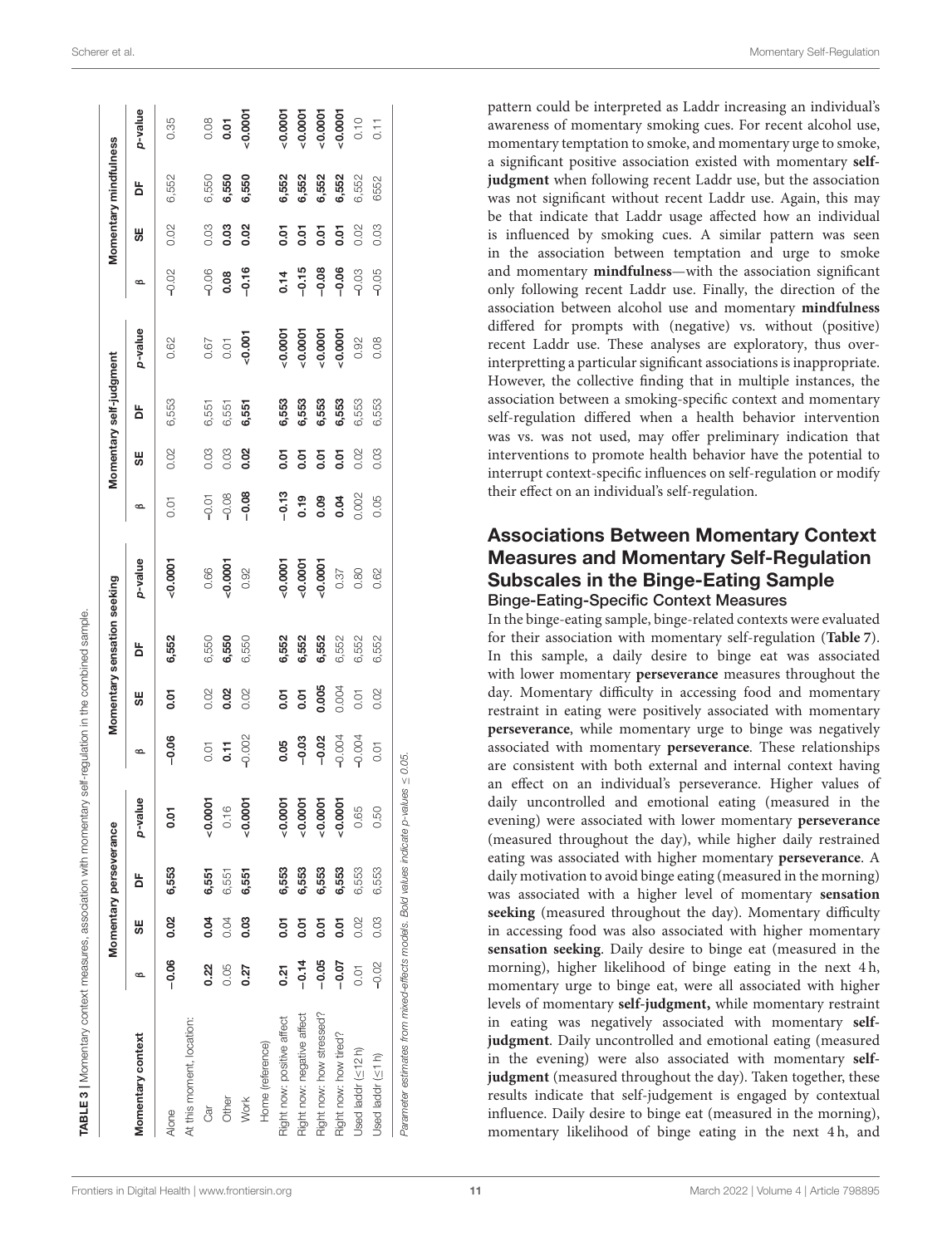<span id="page-11-0"></span>

| Association between momentary<br>context and momentary<br>self-regulation measures |           |           | <b>Momentary perseverance</b> |          |              |           |           | <b>Momentary sensation seeking</b> |           |           | <b>Momentary self-judgment</b> |          |           |           | <b>Momentary mindfulness</b> |          |
|------------------------------------------------------------------------------------|-----------|-----------|-------------------------------|----------|--------------|-----------|-----------|------------------------------------|-----------|-----------|--------------------------------|----------|-----------|-----------|------------------------------|----------|
| Presented separately by recent Laddr<br>use $(\leq 12 h)$                          | $\beta^*$ | <b>SE</b> | DF                            | p-value  | $\beta^*$    | <b>SE</b> | <b>DF</b> | p-value                            | $\beta^*$ | <b>SE</b> | DF                             | p-value  | $\beta^*$ | <b>SE</b> | DF                           | p-value  |
| <b>Momentary context</b>                                                           |           |           |                               |          |              |           |           |                                    |           |           |                                |          |           |           |                              |          |
| Alone                                                                              |           |           |                               | 1.00     |              |           |           | 0.89                               |           |           |                                | 0.72     |           |           |                              | 0.83     |
| Laddr use $(\leq 12 h)$                                                            | $-0.05$   | 0.03      | 6,552                         | 0.13     | $-0.06$      | 0.02      | 6,551     | 0.002                              | 0.003     | 0.03      | 6,552                          | 0.92     | $-0.01$   | 0.03      | 6,551                        | 0.63     |
| No Laddr $(\leq 12 h)$                                                             | $-0.05$   | 0.03      | 6,552                         | 0.11     | $-0.06$      | 0.02      | 6,551     | < 0.001                            | 0.02      | 0.02      | 6,552                          | 0.54     | $-0.02$   | 0.03      | 6,551                        | 0.42     |
| At this moment, location:                                                          |           |           |                               |          |              |           |           |                                    |           |           |                                |          |           |           |                              |          |
| Car                                                                                |           |           |                               | 0.90     |              |           |           | 0.33                               |           |           |                                | 0.72     |           |           |                              | 0.29     |
| Laddr use (<12h)                                                                   | 0.21      | 0.06      | 6.548                         | < 0.001  | $-0.01$      | 0.03      | 6,547     | 0.68                               | $-0.02$   | 0.04      | 6.548                          | 0.58     | $-0.09$   | 0.05      | 6.547                        | 0.05     |
| No Laddr $(\leq 12 h)$                                                             | 0.22      | 0.05      | 6,548                         | < 0.0001 | 0.03         | 0.03      | 6,547     | 0.32                               | $-0.003$  | 0.04      | 6,548                          | 0.94     | $-0.02$   | 0.04      | 6,547                        | 0.58     |
| Other                                                                              |           |           |                               | 0.51     |              |           |           | 0.18                               |           |           |                                | 0.67     |           |           |                              | 0.21     |
| Laddr use $(\leq 12 h)$                                                            | 0.07      | 0.05      | 6,548                         | 0.13     | 0.14         | 0.03      | 6,547     | < 0.0001                           | $-0.07$   | 0.04      | 6,548                          | 0.09     | 0.04      | 0.04      | 6,547                        | 0.30     |
| No Laddr $(\leq 12 h)$                                                             | 0.03      | 0.05      | 6,548                         | 0.55     | 0.08         | 0.03      | 6,547     | 0.005                              | $-0.09$   | 0.04      | 6,548                          | 0.02     | 0.11      | 0.04      | 6,547                        | 0.01     |
| Work                                                                               |           |           |                               | 0.06     |              |           |           | 0.06                               |           |           |                                | 0.87     |           |           |                              | 0.04     |
| Laddr use $(\leq 12 h)$                                                            | 0.22      | 0.04      | 6,548                         | < 0.0001 | $-0.03$      | 0.02      | 6,547     | 0.17                               | $-0.08$   | 0.03      | 6,548                          | 0.01     | $-0.21$   | 0.03      | 6,547                        | < 0.0001 |
| No Laddr $(\leq 12 h)$                                                             | 0.32      | 0.04      | 6.548                         | < 0.0001 | 0.03         | 0.02      | 6,547     | 0.25                               | $-0.08$   | 0.03      | 6,548                          | 0.01     | $-0.12$   | 0.03      | 6,547                        | < 0.001  |
| Home (reference)                                                                   |           |           |                               |          |              |           |           |                                    |           |           |                                |          |           |           |                              |          |
| Right now: positive affect                                                         |           |           |                               | 0.65     |              |           |           | 0.09                               |           |           |                                | 0.08     |           |           |                              | 0.18     |
| Laddr use (<12h)                                                                   | 0.19      | 0.01      | 6,552                         | < 0.0001 | 0.06         | 0.01      | 6,551     | < 0.0001                           | $-0.15$   | 0.01      | 6,552                          | < 0.0001 | 0.14      | 0.01      | 6,551                        | < 0.0001 |
| No Laddr $(\leq 12 h)$                                                             | 0.20      | 0.01      | 6,552                         | < 0.0001 | 0.05         | 0.01      | 6,551     | < 0.0001                           | $-0.12$   | 0.01      | 6,552                          | < 0.0001 | 0.13      | 0.01      | 6,551                        | < 0.0001 |
| Right now: negative affect                                                         |           |           |                               | 0.38     |              |           |           | 0.44                               |           |           |                                | 0.93     |           |           |                              | 0.11     |
| Laddr use $(<12 h)$                                                                | $-0.15$   | 0.01      | 6,552                         | < 0.0001 | $-0.03$      | 0.01      | 6,551     | < 0.001                            | 0.19      | 0.01      | 6,552                          | < 0.0001 | $-0.16$   | 0.01      | 6.551                        | < 0.0001 |
| No Laddr $(<12 h)$                                                                 | $-0.14$   | 0.01      | 6,552                         | < 0.0001 | $-0.02$      | 0.01      | 6,551     | 0.01                               | 0.19      | 0.01      | 6,552                          | < 0.0001 | $-0.14$   | 0.01      | 6,551                        | < 0.0001 |
| Right now: how stressed?                                                           |           |           |                               | 0.82     |              |           |           | 0.23                               |           |           |                                | 0.26     |           |           |                              | 0.06     |
| Laddr use $(\leq 12 h)$                                                            | $-0.05$   | 0.01      | 6,552                         | < 0.0001 | $-0.03$      | 0.01      | 6,551     | < 0.0001                           | 0.09      | 0.01      | 6,552                          | < 0.0001 | $-0.10$   | 0.01      | 6,551                        | < 0.0001 |
| No Laddr $(\leq 12 h)$                                                             | $-0.05$   | 0.01      | 6,552                         | < 0.0001 | $-0.02$      | 0.01      | 6,551     | 0.001                              | 0.08      | 0.01      | 6,552                          | < 0.0001 | $-0.08$   | 0.01      | 6,551                        | < 0.0001 |
| Right now: how tired?                                                              |           |           |                               | 0.68     |              |           |           | 0.07                               |           |           |                                | 0.53     |           |           |                              | 0.11     |
| Laddr use $(\leq 12 h)$                                                            | $-0.07$   | 0.01      | 6,552                         | < 0.0001 | $-0.01$      | 0.01      | 6,551     | 0.07                               | 0.04      | 0.01      | 6,552                          | < 0.0001 | $-0.07$   | 0.01      | 6,551                        | < 0.0001 |
| No Laddr $(<12 h)$                                                                 | $-0.06$   | 0.01      | 6,552                         | < 0.0001 | $0.003$ 0.01 |           | 6,551     | 0.63                               | 0.04      | 0.01      | 6,552                          | < 0.0001 | $-0.06$   | 0.01      | 6,551                        | < 0.0001 |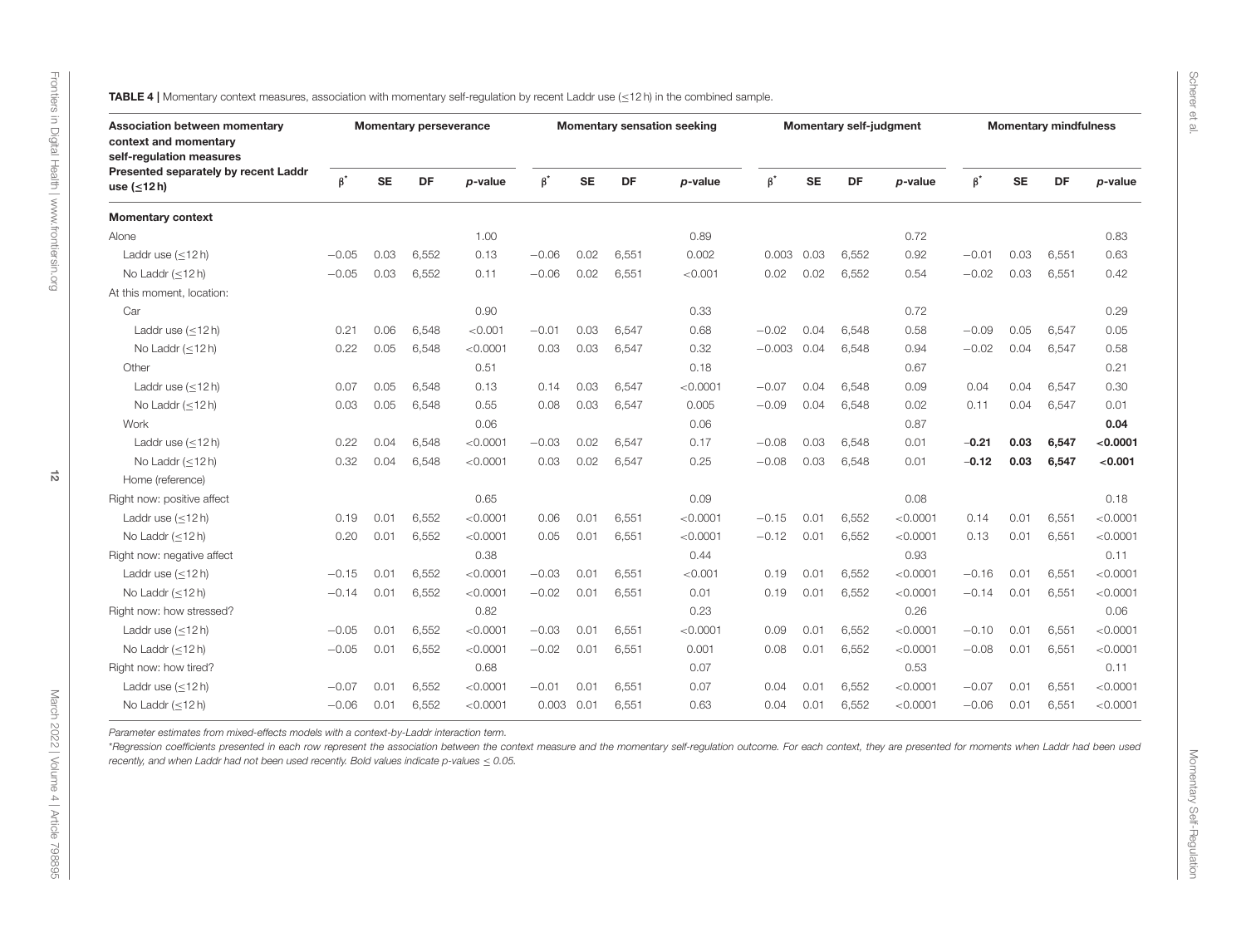<span id="page-12-0"></span>

| DF<br>$\boldsymbol{\beta}$<br>$\boldsymbol{\beta}$<br>$\beta$<br><b>SE</b><br>DF<br>p-value<br>β<br><b>SE</b><br><b>SE</b><br>DF<br><b>SE</b><br>DF<br>p-value<br>p-value<br>p-value<br><b>Morning-only</b><br>questions:<br>0.01<br>2,742<br>Desire to smoke<br>0.02<br>0.14<br>$-0.004$<br>0.01<br>2,742<br>0.51<br>0.002<br>0.01<br>2,742<br>0.77<br>$-0.02$<br>0.01<br>2,741<br>0.004<br>today<br>0.57<br>0.005<br>0.01<br>0.01<br>2,742<br>0.43<br>$-0.003$<br>0.01<br>2,742<br>0.01<br>2,742<br>0.42<br>$-0.01$<br>0.01<br>2,741<br>0.17<br>Motivated to avoid<br>smoking<br>Questions on all<br>prompts:<br>0.05<br>0.04<br>0.05<br>0.02<br>0.02<br>0.05<br>0.03<br>0.04<br>$-0.04$<br>0.03<br>3,148<br>0.13<br>Seen other smoke<br>3,149<br>0.13<br>3,149<br>3,149<br>0.79<br>Seen cigarette<br>0.03<br>0.05<br>3,149<br>0.57<br>0.01<br>0.03<br>3,149<br>0.004<br>0.04<br>3,149<br>0.91<br>$-0.06$<br>0.04<br>3,148<br>0.14<br>Smelled smoke<br>$-0.03$<br>0.04<br>2,935<br>0.50<br>0.07<br>0.02<br>2,935<br>0.002<br>0.06<br>0.03<br>2,935<br>0.03<br>$-0.03$<br>0.03<br>2,934<br>0.36<br>Hard to access<br>0.06<br>0.02<br>3,149<br>< 0.001<br>$-0.01$<br>0.45<br>0.01<br>0.01<br>3,149<br>0.28<br>$-0.03$<br>0.01<br>0.03<br>0.01<br>3,149<br>3,148<br>cigarettes<br>0.03<br>0.05<br>$-0.04$<br>0.02<br>0.03<br>3,149<br>0.41<br>0.01<br>0.02<br>3,149<br>0.63<br>0.02<br>3,149<br>0.03<br>3,148<br>0.14<br>Eaten<br>0.07<br>0.02<br>0.02<br>0.05<br>Alcohol<br>0.07<br>3,149<br>0.33<br>0.09<br>0.04<br>3,149<br>0.19<br>0.05<br>3,149<br>< 0.0001<br>3,148<br>0.75<br>Caffeine<br>0.08<br>0.03<br>0.03<br>$-0.02$<br>0.02<br>3,149<br>0.30<br>$-0.02$<br>0.02<br>3,149<br>0.38<br>$-0.02$<br>0.03<br>3,148<br>0.54<br>3,149<br>0.04<br>0.001<br>Likely smoke in<br>0.03<br>0.02<br>3,149<br>0.11<br>0.01<br>0.01<br>3,149<br>0.16<br>$-0.01$<br>0.01<br>3,149<br>0.30<br>0.01<br>3,148<br>next 4h<br>Temptation to<br>$-0.03$<br>0.01<br>3,149<br>0.01<br>0.01<br>0.01<br>3,149<br>0.07<br>0.03<br>0.01<br>3,149<br>< 0.001<br>$-0.02$<br>0.01<br>3,148<br>0.02<br>smoke<br>Urge to smoke<br>$-0.03$<br>0.01<br>3,149<br>0.01<br>0.01<br>0.01<br>0.053<br>0.03<br>0.01<br>3,149<br>0.002<br>$-0.03$<br>0.01<br>0.01<br>3,149<br>3,148<br>0.03<br>0.01<br>< 0.0001<br>0.39<br>$-0.01$<br>0.01<br>0.01<br>0.01<br>0.01<br>Restraint in<br>3,149<br>0.004<br>0.004<br>3,149<br>3,149<br>0.01<br>3,148<br>smoking<br>0.09<br>0.06<br>3,149<br>0.02<br>0.50<br>0.002<br>0.04<br>3,149<br>0.96<br>0.08<br>0.05<br>3,148<br>Smoked since last<br>0.12<br>0.03<br>3,149<br>0.10<br>prompt |
|-------------------------------------------------------------------------------------------------------------------------------------------------------------------------------------------------------------------------------------------------------------------------------------------------------------------------------------------------------------------------------------------------------------------------------------------------------------------------------------------------------------------------------------------------------------------------------------------------------------------------------------------------------------------------------------------------------------------------------------------------------------------------------------------------------------------------------------------------------------------------------------------------------------------------------------------------------------------------------------------------------------------------------------------------------------------------------------------------------------------------------------------------------------------------------------------------------------------------------------------------------------------------------------------------------------------------------------------------------------------------------------------------------------------------------------------------------------------------------------------------------------------------------------------------------------------------------------------------------------------------------------------------------------------------------------------------------------------------------------------------------------------------------------------------------------------------------------------------------------------------------------------------------------------------------------------------------------------------------------------------------------------------------------------------------------------------------------------------------------------------------------------------------------------------------------------------------------------------------------------------------------------------------------------------------------------------------------------------------------------------------------------------------------------------------------------------------------------------------------------------------------------------------------------------------------------------------------------------|
|                                                                                                                                                                                                                                                                                                                                                                                                                                                                                                                                                                                                                                                                                                                                                                                                                                                                                                                                                                                                                                                                                                                                                                                                                                                                                                                                                                                                                                                                                                                                                                                                                                                                                                                                                                                                                                                                                                                                                                                                                                                                                                                                                                                                                                                                                                                                                                                                                                                                                                                                                                                                 |
|                                                                                                                                                                                                                                                                                                                                                                                                                                                                                                                                                                                                                                                                                                                                                                                                                                                                                                                                                                                                                                                                                                                                                                                                                                                                                                                                                                                                                                                                                                                                                                                                                                                                                                                                                                                                                                                                                                                                                                                                                                                                                                                                                                                                                                                                                                                                                                                                                                                                                                                                                                                                 |
|                                                                                                                                                                                                                                                                                                                                                                                                                                                                                                                                                                                                                                                                                                                                                                                                                                                                                                                                                                                                                                                                                                                                                                                                                                                                                                                                                                                                                                                                                                                                                                                                                                                                                                                                                                                                                                                                                                                                                                                                                                                                                                                                                                                                                                                                                                                                                                                                                                                                                                                                                                                                 |
|                                                                                                                                                                                                                                                                                                                                                                                                                                                                                                                                                                                                                                                                                                                                                                                                                                                                                                                                                                                                                                                                                                                                                                                                                                                                                                                                                                                                                                                                                                                                                                                                                                                                                                                                                                                                                                                                                                                                                                                                                                                                                                                                                                                                                                                                                                                                                                                                                                                                                                                                                                                                 |
|                                                                                                                                                                                                                                                                                                                                                                                                                                                                                                                                                                                                                                                                                                                                                                                                                                                                                                                                                                                                                                                                                                                                                                                                                                                                                                                                                                                                                                                                                                                                                                                                                                                                                                                                                                                                                                                                                                                                                                                                                                                                                                                                                                                                                                                                                                                                                                                                                                                                                                                                                                                                 |
|                                                                                                                                                                                                                                                                                                                                                                                                                                                                                                                                                                                                                                                                                                                                                                                                                                                                                                                                                                                                                                                                                                                                                                                                                                                                                                                                                                                                                                                                                                                                                                                                                                                                                                                                                                                                                                                                                                                                                                                                                                                                                                                                                                                                                                                                                                                                                                                                                                                                                                                                                                                                 |
|                                                                                                                                                                                                                                                                                                                                                                                                                                                                                                                                                                                                                                                                                                                                                                                                                                                                                                                                                                                                                                                                                                                                                                                                                                                                                                                                                                                                                                                                                                                                                                                                                                                                                                                                                                                                                                                                                                                                                                                                                                                                                                                                                                                                                                                                                                                                                                                                                                                                                                                                                                                                 |
|                                                                                                                                                                                                                                                                                                                                                                                                                                                                                                                                                                                                                                                                                                                                                                                                                                                                                                                                                                                                                                                                                                                                                                                                                                                                                                                                                                                                                                                                                                                                                                                                                                                                                                                                                                                                                                                                                                                                                                                                                                                                                                                                                                                                                                                                                                                                                                                                                                                                                                                                                                                                 |
|                                                                                                                                                                                                                                                                                                                                                                                                                                                                                                                                                                                                                                                                                                                                                                                                                                                                                                                                                                                                                                                                                                                                                                                                                                                                                                                                                                                                                                                                                                                                                                                                                                                                                                                                                                                                                                                                                                                                                                                                                                                                                                                                                                                                                                                                                                                                                                                                                                                                                                                                                                                                 |
|                                                                                                                                                                                                                                                                                                                                                                                                                                                                                                                                                                                                                                                                                                                                                                                                                                                                                                                                                                                                                                                                                                                                                                                                                                                                                                                                                                                                                                                                                                                                                                                                                                                                                                                                                                                                                                                                                                                                                                                                                                                                                                                                                                                                                                                                                                                                                                                                                                                                                                                                                                                                 |
|                                                                                                                                                                                                                                                                                                                                                                                                                                                                                                                                                                                                                                                                                                                                                                                                                                                                                                                                                                                                                                                                                                                                                                                                                                                                                                                                                                                                                                                                                                                                                                                                                                                                                                                                                                                                                                                                                                                                                                                                                                                                                                                                                                                                                                                                                                                                                                                                                                                                                                                                                                                                 |
|                                                                                                                                                                                                                                                                                                                                                                                                                                                                                                                                                                                                                                                                                                                                                                                                                                                                                                                                                                                                                                                                                                                                                                                                                                                                                                                                                                                                                                                                                                                                                                                                                                                                                                                                                                                                                                                                                                                                                                                                                                                                                                                                                                                                                                                                                                                                                                                                                                                                                                                                                                                                 |
|                                                                                                                                                                                                                                                                                                                                                                                                                                                                                                                                                                                                                                                                                                                                                                                                                                                                                                                                                                                                                                                                                                                                                                                                                                                                                                                                                                                                                                                                                                                                                                                                                                                                                                                                                                                                                                                                                                                                                                                                                                                                                                                                                                                                                                                                                                                                                                                                                                                                                                                                                                                                 |
|                                                                                                                                                                                                                                                                                                                                                                                                                                                                                                                                                                                                                                                                                                                                                                                                                                                                                                                                                                                                                                                                                                                                                                                                                                                                                                                                                                                                                                                                                                                                                                                                                                                                                                                                                                                                                                                                                                                                                                                                                                                                                                                                                                                                                                                                                                                                                                                                                                                                                                                                                                                                 |
|                                                                                                                                                                                                                                                                                                                                                                                                                                                                                                                                                                                                                                                                                                                                                                                                                                                                                                                                                                                                                                                                                                                                                                                                                                                                                                                                                                                                                                                                                                                                                                                                                                                                                                                                                                                                                                                                                                                                                                                                                                                                                                                                                                                                                                                                                                                                                                                                                                                                                                                                                                                                 |
|                                                                                                                                                                                                                                                                                                                                                                                                                                                                                                                                                                                                                                                                                                                                                                                                                                                                                                                                                                                                                                                                                                                                                                                                                                                                                                                                                                                                                                                                                                                                                                                                                                                                                                                                                                                                                                                                                                                                                                                                                                                                                                                                                                                                                                                                                                                                                                                                                                                                                                                                                                                                 |
|                                                                                                                                                                                                                                                                                                                                                                                                                                                                                                                                                                                                                                                                                                                                                                                                                                                                                                                                                                                                                                                                                                                                                                                                                                                                                                                                                                                                                                                                                                                                                                                                                                                                                                                                                                                                                                                                                                                                                                                                                                                                                                                                                                                                                                                                                                                                                                                                                                                                                                                                                                                                 |

Scherer et al.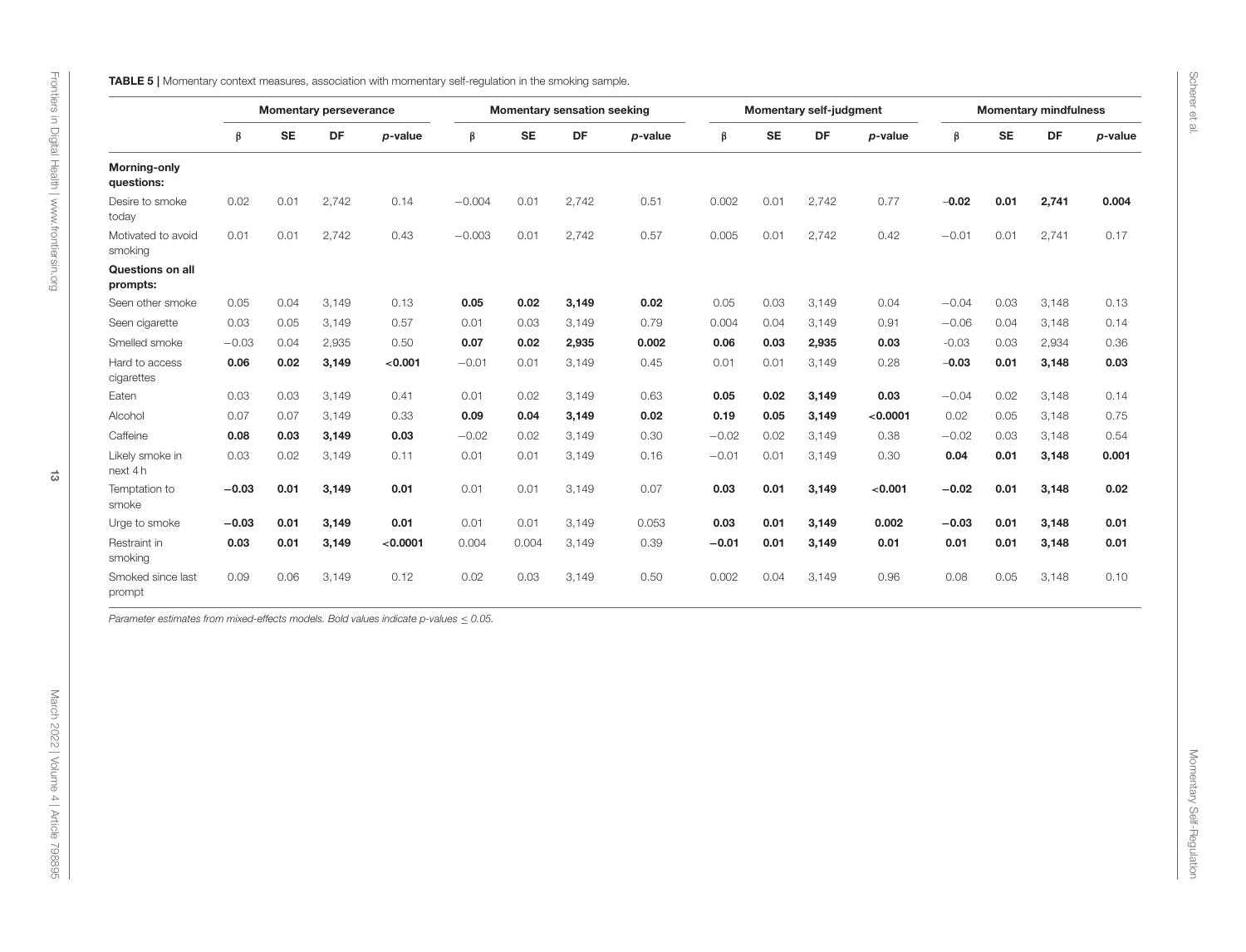Scherer et al.

<span id="page-13-0"></span>

| Association between momentary context<br>and momentary self-regulation measures |           |           | <b>Momentary perseverance</b> |          |           |           | <b>Momentary sensation seeking</b> |          |           |           | <b>Momentary self-judgment</b> |          |           |           | <b>Momentary mindfulness</b> |         |
|---------------------------------------------------------------------------------|-----------|-----------|-------------------------------|----------|-----------|-----------|------------------------------------|----------|-----------|-----------|--------------------------------|----------|-----------|-----------|------------------------------|---------|
| Presented separately by recent Laddr use<br>$( \leq 12 h)$                      | $\beta^*$ | <b>SE</b> | DF                            | p-value  | $\beta^*$ | <b>SE</b> | DF                                 | p-value  | $\beta^*$ | <b>SE</b> | DF                             | p-value  | $\beta^*$ | <b>SE</b> | <b>DF</b>                    | p-value |
| <b>Morning-only questions:</b>                                                  |           |           |                               |          |           |           |                                    |          |           |           |                                |          |           |           |                              |         |
| Desire to smoke today                                                           |           |           |                               | 0.78     |           |           |                                    | 0.19     |           |           |                                | 0.15     |           |           |                              | 0.06    |
| Laddr use $(\leq 12 h)$                                                         | $-0.004$  | 0.01      | 2,741                         | 0.79     | $-0.01$   | 0.01      | 2,741                              | 0.49     | 0.01      | 0.01      | 2,741                          | 0.15     | $-0.04$   | 0.01      | 2,740                        | < 0.001 |
| No Laddr $(\leq 12 h)$                                                          | 0.0009    | 0.01      | 2,741                         | 0.94     | 0.01      | 0.01      | 2,741                              | 0.35     | $-0.003$  | 0.01      | 2,741                          | 0.74     | $-0.01$   | 0.01      | 2,740                        | 0.22    |
| Motivated to avoid smoking                                                      |           |           |                               | 0.45     |           |           |                                    | 0.51     |           |           |                                | 0.17     |           |           |                              | 0.25    |
| Laddr use $(\leq 12 h)$                                                         | 0.03      | 0.01      | 2.741                         | 0.02     | $-0.01$   | 0.01      | 2.741                              | 0.13     | $-0.003$  | 0.01      | 2.741                          | 0.62     | $-0.02$   | 0.01      | 2.740                        | 0.08    |
| No Laddr $(<12 h)$                                                              | 0.02      | 0.01      | 2,741                         | 0.13     | $-0.005$  | 0.01      | 2,741                              | 0.42     | 0.01      | 0.01      | 2,741                          | 0.26     | $-0.004$  | 0.01      | 2,740                        | 0.63    |
| Questions on all prompts:                                                       |           |           |                               |          |           |           |                                    |          |           |           |                                |          |           |           |                              |         |
| Seen other smoke                                                                |           |           |                               | 0.74     |           |           |                                    | 0.003    |           |           |                                | 0.10     |           |           |                              | 0.10    |
| Laddr use $(\leq 12 h)$                                                         | 0.03      | 0.05      | 3,148                         | 0.61     | 0.11      | 0.03      | 3,148                              | <0.001   | 0.10      | 0.04      | 3,148                          | 0.01     | $-0.09$   | 0.04      | 3,147                        | 0.03    |
| No Laddr $(<12 h)$                                                              | 0.05      | 0.05      | 3,148                         | 0.31     | 0.003     | 0.03      | 3,148                              | 0.90     | 0.02      | 0.03      | 3,148                          | 0.49     | $-0.01$   | 0.04      | 3,147                        | 0.85    |
| Seen cigarette                                                                  |           |           |                               | 0.39     |           |           |                                    | 0.17     |           |           |                                | 0.66     |           |           |                              | 0.24    |
| Laddr use $(\leq 12 h)$                                                         | $-0.07$   | 0.07      | 3,148                         | 0.30     | 0.06      | 0.04      | 3,148                              | 0.12     | 0.003     | 0.05      | 3,148                          | 0.95     | $-0.11$   | 0.05      | 3,147                        | 0.05    |
| No Laddr $(\leq 12 h)$                                                          | 0.01      | 0.07      | 3,148                         | 0.94     | $-0.01$   | 0.04      | 3,148                              | 0.81     | 0.03      | 0.05      | 3,148                          | 0.52     | $-0.03$   | 0.05      | 3,147                        | 0.63    |
| Smelled smoke                                                                   |           |           |                               | 0.49     |           |           |                                    | 0.05     |           |           |                                | 0.05     |           |           |                              | 0.10    |
| Laddr use $(<12 h)$                                                             | $-0.10$   | 0.05      | 2.934                         | 0.08     | 0.12      | 0.03      | 2,934                              | < 0.0001 | 0.11      | 0.04      | 2,934                          | 0.002    | $-0.08$   | 0.04      | 2.933                        | 0.07    |
| No Laddr $(\leq 12 h)$                                                          | $-0.05$   | 0.05      | 2,934                         | 0.35     | 0.05      | 0.03      | 2,934                              | 0.09     | 0.03      | 0.04      | 2,934                          | 0.46     | 0.01      | 0.04      | 2,933                        | 0.83    |
| Hard to access cigarettes                                                       |           |           |                               | 0.01     |           |           |                                    | 0.44     |           |           |                                | 0.56     |           |           |                              | 0.21    |
| Laddr use $(\leq 12 h)$                                                         | 0.05      | 0.02      | 3,148                         | 0.04     | $-0.01$   | 0.01      | 3,148                              | 0.61     | 0.004     | 0.02      | 3,148                          | 0.78     | $-0.02$   | 0.02      | 3,147                        | 0.35    |
| No Laddr $(<12 h)$                                                              | 0.13      | 0.03      | 3,148                         | < 0.0001 | $-0.02$   | 0.02      | 3,148                              | 0.17     | 0.02      | 0.02      | 3.148                          | 0.34     | $-0.05$   | 0.02      | 3,147                        | 0.02    |
| Eaten                                                                           |           |           |                               | 0.49     |           |           |                                    | 0.91     |           |           |                                | 0.90     |           |           |                              | 0.23    |
| Laddr use $(\leq 12 h)$                                                         | 0.01      | 0.05      | 3,148                         | 0.86     | 0.01      | 0.03      | 3,148                              | 0.72     | 0.05      | 0.03      | 3,148                          | 0.14     | $-0.003$  | 0.04      | 3,147                        | 0.93    |
| No Laddr $(<12 h)$                                                              | 0.05      | 0.04      | 3,148                         | 0.22     | 0.01      | 0.02      | 3,148                              | 0.81     | 0.04      | 0.03      | 3,148                          | 0.14     | $-0.06$   | 0.03      | 3,147                        | 0.06    |
| Alcohol                                                                         |           |           |                               | 0.84     |           |           |                                    | 0.76     |           |           |                                | 0.02     |           |           |                              | < 0.001 |
| Laddr use $(\leq 12 h)$                                                         | 0.06      | 0.10      | 3,148                         | 0.57     | 0.11      | 0.06      | 3,148                              | 0.06     | 0.31      | 0.07      | 3,148                          | < 0.0001 | $-0.21$   | 0.08      | 3,147                        | 0.01    |
| No Laddr $(\leq 12 h)$                                                          | 0.03      | 0.09      | 3,148                         | 0.73     | 0.09      | 0.05      | 3,148                              | 0.09     | 0.10      | 0.06      | 3,148                          | 0.10     | 0.19      | 0.07      | 3,147                        | 0.01    |
| Caffeine                                                                        |           |           |                               | 0.65     |           |           |                                    | 0.52     |           |           |                                | 0.22     |           |           |                              | 0.45    |
| Laddr use $(\leq 12 h)$                                                         | 0.08      | 0.05      | 3,148                         | 0.09     | $-0.03$   | 0.03      | 3,148                              | 0.28     | $-0.05$   | 0.03      | 3,148                          | 0.16     | $-0.04$   | 0.04      | 3,147                        | 0.33    |
| No Laddr $(<12 h)$                                                              | 0.05      | 0.05      | 3.148                         | 0.24     | $-0.01$   | 0.03      | 3,148                              | 0.79     | 0.00      | 0.03      | 3,148                          | 0.88     | 0.00      | 0.04      | 3,147                        | 0.98    |
| Likely smoke in next 4 h                                                        |           |           |                               | 0.69     |           |           |                                    | 0.19     |           |           |                                | 0.28     |           |           |                              | 0.83    |
| Laddr use $(\leq 12 h)$                                                         | $-0.02$   | 0.02      | 3,148                         | 0.33     | 0.03      | 0.01      | 3,148                              | 0.006    | 0.01      | 0.01      | 3,148                          | 0.68     | 0.04      | 0.02      | 3,147                        | 0.02    |
| No Laddr $(\leq 12 h)$                                                          | $-0.01$   | 0.02      | 3,148                         | 0.69     | 0.01      | 0.01      | 3,148                              | 0.28     | $-0.01$   | 0.01      | 3,148                          | 0.34     | 0.03      | 0.02      | 3,147                        | 0.05    |
| Temptation to smoke                                                             |           |           |                               | 0.87     |           |           |                                    | 0.70     |           |           |                                | 0.03     |           |           |                              | 0.02    |
| Laddr use $(\leq 12 h)$                                                         | $-0.03$   | 0.02      | 3,148                         | 0.07     | 0.01      | 0.01      | 3,148                              | 0.30     | 0.05      | 0.01      | 3,148                          | < 0.0001 | $-0.05$   | 0.01      | 3,147                        | < 0.001 |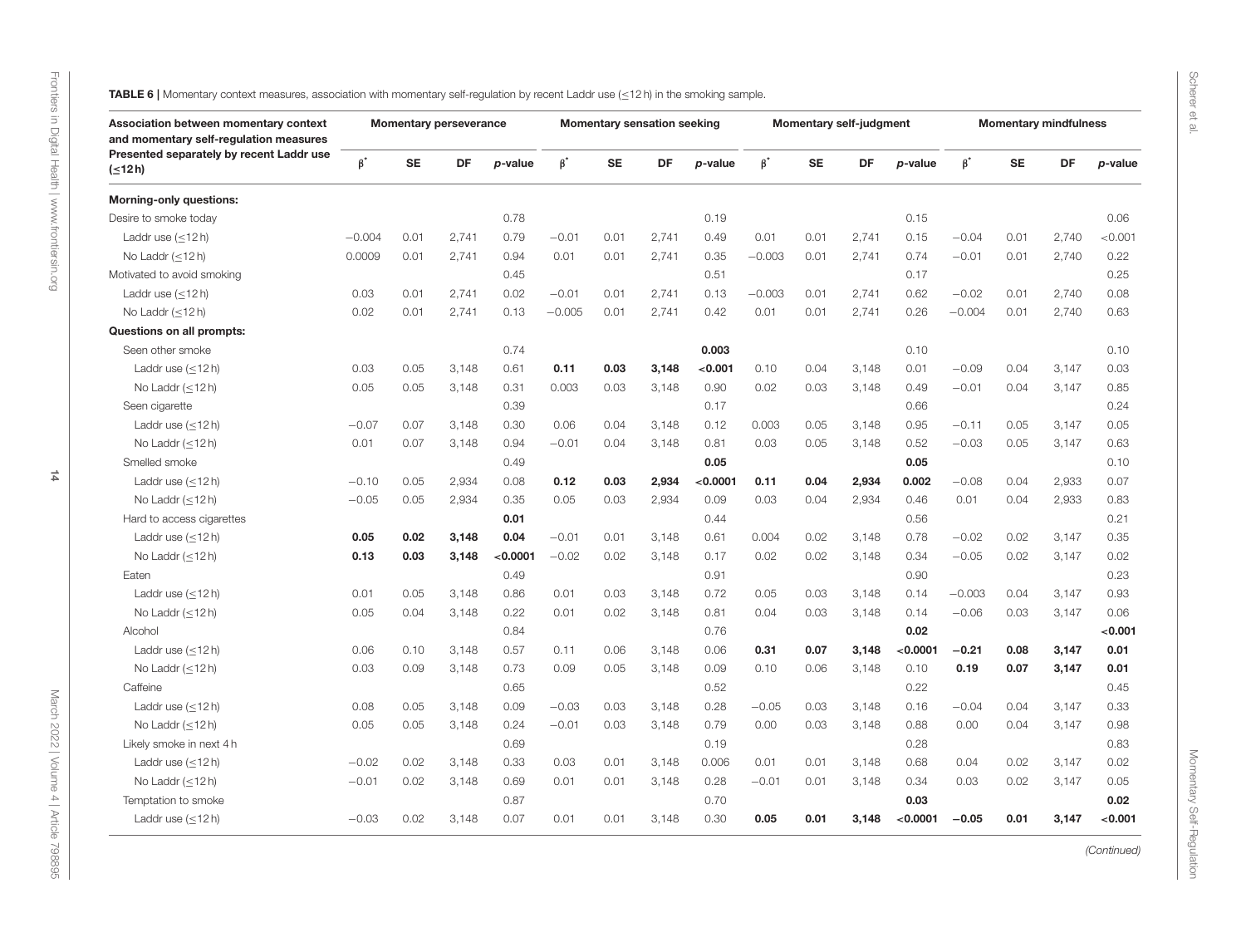| and momentary self-regulation measures<br>Association between momentary context                                                                                                                                                                                                                                                                                                             |         |      | Momentary perseverance |         |                |      | Momentary sensation seeking |         |         |      | Momentary self-judgment |         |         |      | Momentary mindfulness |          |
|---------------------------------------------------------------------------------------------------------------------------------------------------------------------------------------------------------------------------------------------------------------------------------------------------------------------------------------------------------------------------------------------|---------|------|------------------------|---------|----------------|------|-----------------------------|---------|---------|------|-------------------------|---------|---------|------|-----------------------|----------|
| Presented separately by recent Laddr use<br>(12h)                                                                                                                                                                                                                                                                                                                                           | ്ക      | 56   | 눔                      | p-value | $\mathbf{g}^*$ | 5€   | ă                           | p-value | ်ာ      | S₩   | 눔                       | p-value | ోది     | 5€   | ă                     | p-value  |
| No Laddr (<12h)                                                                                                                                                                                                                                                                                                                                                                             | $-0.04$ | 0.02 | 3,148                  | 0.03    | 0.02           | 0.01 | 3,148                       | 0.09    | 0.01    | 0.01 | 3,148                   | 0.18    | $-0.01$ | 0.01 | 3,147                 | 0.65     |
| Urge to smoke                                                                                                                                                                                                                                                                                                                                                                               |         |      |                        | 0.95    |                |      |                             | 0.96    |         |      |                         | 0.004   |         |      |                       | 0.03     |
| Laddr use (<12h)                                                                                                                                                                                                                                                                                                                                                                            | $-0.03$ | 0.02 | 3,148                  | 0.08    | 0.01           | 0.01 | 3,148                       | 0.18    | 0.05    | 50.0 | 3,148                   | 0.0001  | $-0.05$ | 50.0 | 3,147                 | $-0.001$ |
| No Laddr (≤12h)                                                                                                                                                                                                                                                                                                                                                                             | $-0.03$ | 0.02 | 3,148                  | 0.07    | 0.01           | 0.01 | 3,148                       | 0.16    | 0.01    | 0.01 | 3,148                   | 0.54    | $-0.01$ | 0.01 | 3,147                 | 0.45     |
| Restraint in smoking                                                                                                                                                                                                                                                                                                                                                                        |         |      |                        | 0.06    |                |      |                             | 0.43    |         |      |                         | 0.18    |         |      |                       | 0.07     |
| Laddr use (<12h)                                                                                                                                                                                                                                                                                                                                                                            | 0.05    | 0.01 | 3,148                  | 0.0001  | $-0.002$       | 0.01 | 3,148                       | 0.78    | $-0.02$ | 0.01 | 3,148                   | 0.002   | 0.03    | 0.01 | 3,147                 | 0.001    |
| No Laddr (<12h)                                                                                                                                                                                                                                                                                                                                                                             | 0.03    | 0.01 | 3,148                  | 0.003   | 0.004          | 0.01 | 3,148                       | 0.44    | $-0.01$ | 0.01 | 3,148                   | 0.08    | 0.01    | 0.01 | 3,147                 | 0.22     |
| Smoke since last prompt                                                                                                                                                                                                                                                                                                                                                                     |         |      |                        | 0.19    |                |      |                             | 0.13    |         |      |                         | 0.33    |         |      |                       | 0.33     |
| Laddr use (<12h)                                                                                                                                                                                                                                                                                                                                                                            | $-0.07$ | 0.08 | 3,148                  | 0.37    | 0.09           | 0.04 | 3,148                       | 0.04    | $-0.01$ | 0.05 | 3,148                   | 0.82    | 0.10    | 0.06 | 3,147                 | 0.09     |
| No Laddr (<12h)                                                                                                                                                                                                                                                                                                                                                                             | 0.07    | 0.08 | 3,148                  | 0.39    | 0.00           | 0.05 | 3,148                       | 00.1    | 0.06    | 0.05 | 3,148                   | 0.29    | 0.02    | 0.06 | 3,147                 | 0.71     |
| *Regression coefficients presented in each row represent the association between the context one moment conference for each context, they are presented for moments when Laddr had been used<br>recently, and when Laddr had not been used recently. Bold values indicate p-values $\leq 0.05$ .<br>Parameter estimates from mixed-effects models with a context-by-Laddr interaction term. |         |      |                        |         |                |      |                             |         |         |      |                         |         |         |      |                       |          |

momentary urge to binge eat were all associated with lower momentary **mindfulness**, while momentary restraint in eating was associated with higher levels of momentary **mindfulness**. Daily uncontrolled, emotional, and restrained eating (measured in the evening) were also negatively associated with momentary **mindfulness**. These results indicate that binge-related contexts are associated with momentary self-regulation levels. Similar to results seen in the smoking sample, several contexts were associated with multiple aspects of momentary self-regulation: momentary perseverance, self-judgement, and mindfulness. Whereas only difficulty in accessing food was associated with momentary sensation seeking. Unlike in the smoking sample, the target risk behavior (binge-eating) was associated with all aspects of momentary self-regulation except sensation seeking.

Recent Laddr use modified the association between some binge-related contexts and momentary self-regulation levels, as seen in the Laddr-by-context interaction models (**[Table 8](#page-16-0)**). In particular, momentary urge to binge and momentary **perseverance**. When Laddr had not been used in the past 12 h, urge to binge was significantly associated with lower momentary perseverance, in contrast to a lack of significant association when Laddr had recently been used, possibly suggesting that use of Laddr decreased the influence of the internal context. Laddr use also modified the relationship between having binge eaten since the last prompt and momentary **perseverance**. The magnitude of the negative association was greater following Laddr use than it was in moments not following Laddr use, although in both cases the association was significant. It is unclear how to interpret this finding, but given that in this study Laddr included both EMA questions as well as the therapeutic intervention, reflecting on a recent binge episode as reported in EMA may reduce momentary perseverance. Recent Laddr use also modified the association between daily uncontrolled eating (measured in the evening) and momentary **perseverance** (measured throughout the day). The association was significant and negative following recent Laddr use but not significant when Laddr had not recently been used, possibly indicating a greater awareness of the link when Laddr was used. In contrast, for daily restraint in eating (measured in the evening), the positive association with momentary **perseverance** was only significant when Laddr had not recently been used. Again, the possible implication is unclear beyond the intervention's moderation of the association. Recent Laddr use modified the association between daily uncontrolled eating (measured in the evening) and momentary **sensation seeking**, with the direction of the association differing when Laddr had (negative) and had not (positive) been used. Specifically, when Laddr had been used, a higher daily level of uncontrolled eating was associated with lower momentary sensation seeking throughout the day, and when Laddr had not been used, a higher daily level of uncontrolled eating was associated with a higher level of momentary sensation seeking. The association between momentary hunger and momentary **self-judgment** also significantly differed by recent Laddr use; there was a significant positive association between momentary hunger and momentary **self-judgment** only when Laddr had not been used. A similar pattern was seen with daily desire to binge eat: only when Laddr had not been used recently was there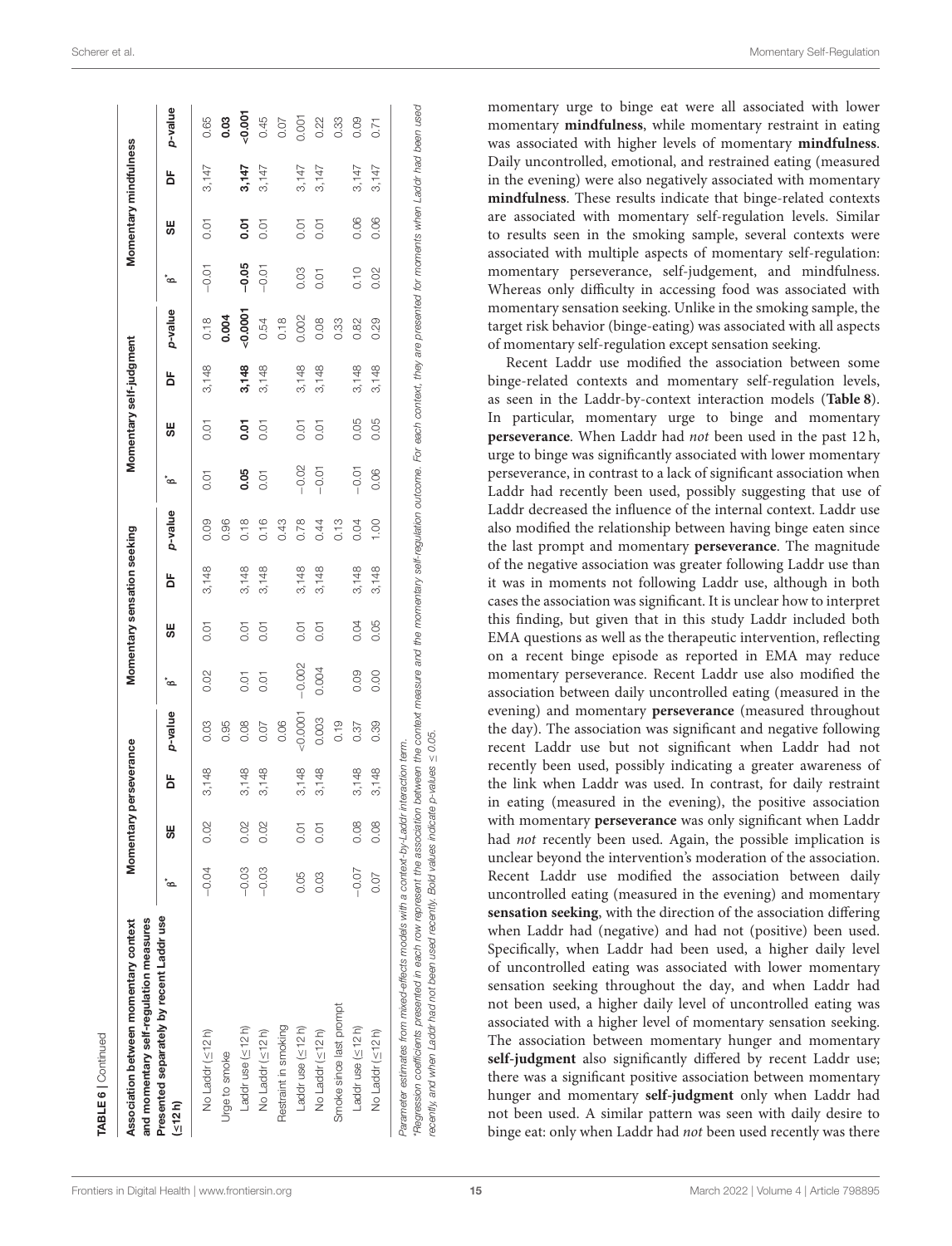| 0.03<br>0.04<br>5.01<br>0.01<br>$50 -$<br>500<br>5.01<br>59<br>0.01<br>0.01<br>S₩<br>$-0.04$<br>0.003<br>0.26<br>0.02<br>0.02<br>0.08<br>0.07<br>0.11<br>0.01<br>0.01<br>B<br>p-value<br>0.0478<br>0.25<br>0.75<br>0.88<br>0.43<br>0.56<br>0.88<br>0.52<br>50.07<br>0.57<br>3,096<br>3,089<br>3,089<br>3,400<br>3,401<br>3,401<br>3,401<br>3,401<br>3,401<br>3,401<br>눕<br>0.004<br>0.005<br>0.005<br>0.02<br>0.03<br>$\overline{5}$<br>0.01<br>0.01<br>0.01<br>S₩<br>0.01<br>$-0.003$<br>$-0.003$<br>$-0.004$<br>$-0.004$<br>$-0.01$<br>0.02<br>0.001<br>0.02<br>0.01<br>50.07<br>$\infty$<br>-value<br>0.0001<br>0.0007<br>0.0001<br>$-0.0001$<br>$-0.0001$<br>0.002<br>0.48<br>0.13<br>0.28<br>0.07<br>Q<br>3,090<br>3,402<br>3,402<br>3,402<br>3,402<br>3,402<br>3,402<br>3,090<br>3,097<br>3,401<br>ă<br>0.03<br>0.02<br>0.05<br><b>5.01</b><br><b>D.OT</b><br>5.01<br>5.01<br>5<br>0.01<br>0.01<br>0.01<br>S₩<br>$-0.04$<br>$-0.06$<br>$-0.06$<br>$-0.03$<br>$-0.36$<br>0.02<br>0.04<br>0.02<br>0.04<br>0.01<br>B<br>Motivated to avoid binge eating<br>Likely to binge eat in next 4h<br>Questions on all prompts:<br>Binge ate since last prompt<br>Morning-only questions:<br>Evening-only questions:<br>Desire to binge eat today<br>Hard to access food<br>Uncontrolled eating<br>Restraint in eating<br>See or smell food<br>Urge to binge eat<br>How hungry |         | Momentary perseveran | ပ္ပိ  |       |      | Momentary sensation seeking |      |      |                | Momentary self-judgment |           |          |                | Momentary mindfulness |           |
|--------------------------------------------------------------------------------------------------------------------------------------------------------------------------------------------------------------------------------------------------------------------------------------------------------------------------------------------------------------------------------------------------------------------------------------------------------------------------------------------------------------------------------------------------------------------------------------------------------------------------------------------------------------------------------------------------------------------------------------------------------------------------------------------------------------------------------------------------------------------------------------------------------------------------------------------------------------------------------------------------------------------------------------------------------------------------------------------------------------------------------------------------------------------------------------------------------------------------------------------------------------------------------------------------------------------------------------------------------------------------|---------|----------------------|-------|-------|------|-----------------------------|------|------|----------------|-------------------------|-----------|----------|----------------|-----------------------|-----------|
|                                                                                                                                                                                                                                                                                                                                                                                                                                                                                                                                                                                                                                                                                                                                                                                                                                                                                                                                                                                                                                                                                                                                                                                                                                                                                                                                                                          |         |                      |       |       |      |                             |      |      |                | ă                       | p-value   | B        | S₩             | 눕                     | p-value   |
|                                                                                                                                                                                                                                                                                                                                                                                                                                                                                                                                                                                                                                                                                                                                                                                                                                                                                                                                                                                                                                                                                                                                                                                                                                                                                                                                                                          |         |                      |       |       |      |                             |      |      |                |                         |           |          |                |                       |           |
|                                                                                                                                                                                                                                                                                                                                                                                                                                                                                                                                                                                                                                                                                                                                                                                                                                                                                                                                                                                                                                                                                                                                                                                                                                                                                                                                                                          |         |                      |       |       |      |                             |      |      |                | 3,090                   | $-0.001$  | $-0.04$  | 50.07          | 3,090                 | $-0.0001$ |
|                                                                                                                                                                                                                                                                                                                                                                                                                                                                                                                                                                                                                                                                                                                                                                                                                                                                                                                                                                                                                                                                                                                                                                                                                                                                                                                                                                          |         |                      |       |       |      |                             |      |      |                | 3,090                   | 0.67      | $-0.002$ | 0.01           | 3,090                 | 0.78      |
|                                                                                                                                                                                                                                                                                                                                                                                                                                                                                                                                                                                                                                                                                                                                                                                                                                                                                                                                                                                                                                                                                                                                                                                                                                                                                                                                                                          |         |                      |       |       |      |                             |      |      |                |                         |           |          |                |                       |           |
|                                                                                                                                                                                                                                                                                                                                                                                                                                                                                                                                                                                                                                                                                                                                                                                                                                                                                                                                                                                                                                                                                                                                                                                                                                                                                                                                                                          |         |                      |       |       |      |                             |      |      |                | 3,402                   | 0.46      | $-0.03$  | 0.03           | 3,402                 | 0.35      |
|                                                                                                                                                                                                                                                                                                                                                                                                                                                                                                                                                                                                                                                                                                                                                                                                                                                                                                                                                                                                                                                                                                                                                                                                                                                                                                                                                                          |         |                      |       |       |      |                             |      |      |                | 3,402                   | 0.46      | 0.02     | $50 -$         | 3,402                 | 0.05      |
|                                                                                                                                                                                                                                                                                                                                                                                                                                                                                                                                                                                                                                                                                                                                                                                                                                                                                                                                                                                                                                                                                                                                                                                                                                                                                                                                                                          |         |                      |       |       |      |                             |      |      |                | 3,401                   | $-0.0001$ | $-0.11$  | 5<br>0.01      | 3,401                 | 0.0007    |
|                                                                                                                                                                                                                                                                                                                                                                                                                                                                                                                                                                                                                                                                                                                                                                                                                                                                                                                                                                                                                                                                                                                                                                                                                                                                                                                                                                          |         |                      |       |       |      |                             |      |      |                | 3,402                   | 0.0001    | $-0.10$  | $\overline{5}$ | 3,402                 | 0.0007    |
|                                                                                                                                                                                                                                                                                                                                                                                                                                                                                                                                                                                                                                                                                                                                                                                                                                                                                                                                                                                                                                                                                                                                                                                                                                                                                                                                                                          |         |                      |       |       |      |                             |      |      |                | 3,402                   | 0.36      | $-0.02$  | 5.01           | 3,402                 | 0.05      |
|                                                                                                                                                                                                                                                                                                                                                                                                                                                                                                                                                                                                                                                                                                                                                                                                                                                                                                                                                                                                                                                                                                                                                                                                                                                                                                                                                                          |         |                      |       |       |      |                             |      |      |                | 3,402                   | $-0.0001$ | 0.05     | 5<br>0.01      | 3,402                 | $-0.0001$ |
|                                                                                                                                                                                                                                                                                                                                                                                                                                                                                                                                                                                                                                                                                                                                                                                                                                                                                                                                                                                                                                                                                                                                                                                                                                                                                                                                                                          |         |                      |       |       |      |                             |      |      |                | 3,402                   | $-0.0001$ | $-0.27$  | 0.04           | 3,402                 | $-0.0001$ |
|                                                                                                                                                                                                                                                                                                                                                                                                                                                                                                                                                                                                                                                                                                                                                                                                                                                                                                                                                                                                                                                                                                                                                                                                                                                                                                                                                                          |         |                      |       |       |      |                             |      |      |                |                         |           |          |                |                       |           |
|                                                                                                                                                                                                                                                                                                                                                                                                                                                                                                                                                                                                                                                                                                                                                                                                                                                                                                                                                                                                                                                                                                                                                                                                                                                                                                                                                                          |         |                      |       |       |      |                             |      |      |                | 3,097                   | $-0.0001$ | $-0.10$  | 5<br>0.01      | 3,097                 | $-0.0001$ |
| 3,097<br>5.01<br>Emotional eating                                                                                                                                                                                                                                                                                                                                                                                                                                                                                                                                                                                                                                                                                                                                                                                                                                                                                                                                                                                                                                                                                                                                                                                                                                                                                                                                        | $-0.04$ |                      | 0.005 | 0.005 | 0.01 | 3,096                       | 0.61 | 0.07 | $\overline{5}$ | 3,097                   | 0.0001    | $-0.07$  | $\overline{5}$ | 3,097                 | $-0.0001$ |
| 0.01<br>0.02<br>0.26<br>3,096<br>0.01<br>$-0.01$<br>0.0007<br>3,097<br>0.02<br>0.06<br>Restrained eating                                                                                                                                                                                                                                                                                                                                                                                                                                                                                                                                                                                                                                                                                                                                                                                                                                                                                                                                                                                                                                                                                                                                                                                                                                                                 |         |                      |       |       |      |                             |      |      |                | 3,097                   | 0.08      | $-0.03$  | 50.07          | 3,097                 | 0.02      |

a significant positive association between desire to binge and momentary **self-judgment**. Recent Laddr use also modified the association between daily desire to binge eat and momentary **mindfulness**, with only the magnitude of the significant negative association differing with and without recent Laddr use. As with the smoking sample, the binge-eating sample results likewise indicate the possibility that health behavior interventions are capable of modifying the influence of behavior-specific context on an individual's self-regulation in the moment.

## **DISCUSSION**

The goal of this study was to determine whether self-regulation varied within individual in different contexts among individuals who smoke and individuals who are overweight and have bingeeating disorder, two exemplar populations with health risk behaviors hypothesized to be related to self-regulation. It was not our aim in this study, to definitively identify the contextual drivers of self-regulation change within a smoking or within a binge-eating population. Rather, this study can be viewed as a first step to demonstrating that self-regulation is not static throughout the course of an individual's day, and that momentary selfregulation measures differ by both general and condition-specific contexts. It is also noteworthy that we were able to capture the fluctations in patterns of momentary self-regulation via the momentary self-regulation scale. The pattern of fluctuation by context was seen in two different populations, whose similarity is in the hypothesized underlying influence of self-regulation on the resultant risk behaviors characteristic of the condition. In addition, while evaluating the Laddr intervention was not the purpose of this study, this study was able to demonstrate that existing context-to-self-regulation relationships were modified when a self-regulation-based intervention was used (compared to when it was not). In this study, we were able to characterize samples from these populations at the trait level. We described their momentary levels of self-regulation and showed how these levels are associated with momentary contexts. Further, we were able to demonstrate that the Laddr mobile intervention modified some of these associations.

## Study Participants

<span id="page-15-0"></span>The higher scores on the PHQ-8 in the binge-eating sample indicate that this population may have a higher burden of depression symptoms. This is consistent with the co-occurrence of binge-eating disorder and depression and other mental illnesses [\(62\)](#page-21-5). The higher scores on several trait-level, baseline self-regulation measures in the smoking sample compared with the binge-eating sample could indicate that those who binge eat may have larger deficits in self-regulation on average than those who smoke. Alternatively, to the extent that worse self-regulation is related to greater severity of health risk behaviors, this finding may be at least partially explained by the eligibility criterion of BED in the binge-eating sample compared with the less severe criterion of smoking five or more tobacco cigarettes per day in the smoking sample.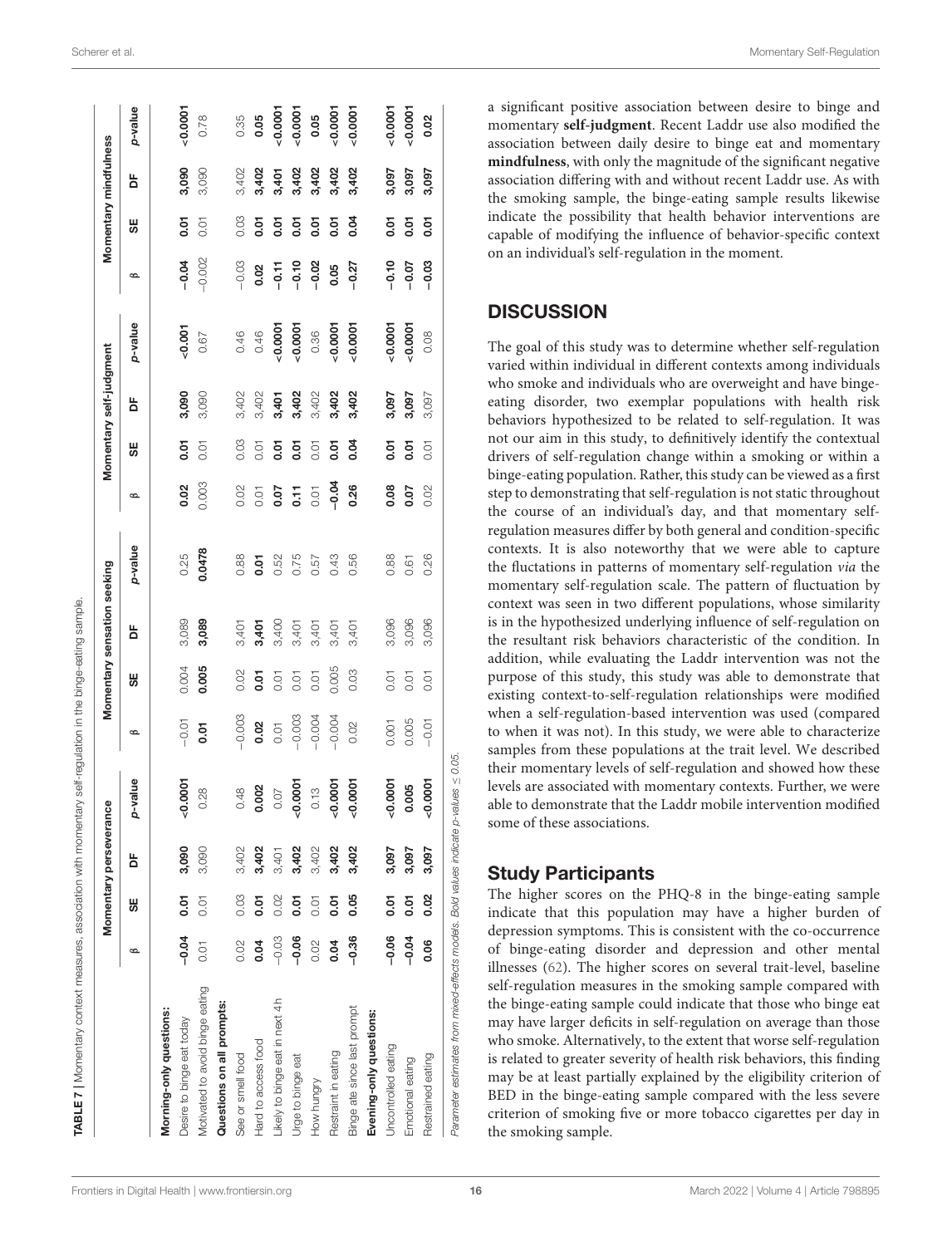<span id="page-16-0"></span>

| Association between momentary context<br>and momentary self-regulation measures |           |           | <b>Momentary Perseverance</b> |          |           |           | <b>Momentary Sensation Seeking</b> |         |           |           | <b>Momentary Self-Judgment</b> |          |           |           | <b>Momentary Mindfulness</b> |          |
|---------------------------------------------------------------------------------|-----------|-----------|-------------------------------|----------|-----------|-----------|------------------------------------|---------|-----------|-----------|--------------------------------|----------|-----------|-----------|------------------------------|----------|
| Presented separately by recent Laddr use<br>$($ $\leq$ 12 h)                    | $\beta^*$ | <b>SE</b> | DF                            | p-value  | $\beta^*$ | <b>SE</b> | DF                                 | p-value | $\beta^*$ | <b>SE</b> | DF                             | p-value  | $\beta^*$ | <b>SE</b> | DF                           | p-value  |
| <b>Morning-only questions:</b>                                                  |           |           |                               |          |           |           |                                    |         |           |           |                                |          |           |           |                              |          |
| Desire to binge eat today                                                       |           |           |                               | 0.10     |           |           |                                    | 0.07    |           |           |                                | 0.01     |           |           |                              | 0.03     |
| Laddr use $(<12 h)$                                                             | $-0.03$   | 0.01      | 3.089                         | 0.002    | $-0.01$   | 0.01      | 3.088                              | 0.04    | 0.01      | 0.01      | 3.089                          | 0.24     | $-0.03$   | 0.01      | 3.089                        | < 0.0001 |
| No Laddr $(\leq 12 h)$                                                          | $-0.05$   | 0.01      | 3,089                         | < 0.0001 | 0.001     | 0.01      | 3,088                              | 0.84    | 0.03      | 0.01      | 3,089                          | < 0.0001 | $-0.05$   | 0.01      | 3,089                        | < 0.0001 |
| Motivated to avoid binge eating                                                 |           |           |                               | 0.76     |           |           |                                    | 0.31    |           |           |                                | 0.14     |           |           |                              | 0.21     |
| Laddr use $(\leq 12 h)$                                                         | 0.01      | 0.01      | 3,089                         | 0.40     | 0.01      | 0.01      | 3,088                              | 0.03    | 0.01      | 0.01      | 3,089                          | 0.18     | $-0.01$   | 0.01      | 3,089                        | 0.33     |
| No Laddr $(<12 h)$                                                              | 0.01      | 0.01      | 3.089                         | 0.20     | 0.01      | 0.01      | 3,088                              | 0.34    | $-0.004$  | 0.01      | 3.089                          | 0.62     | 0.01      | 0.01      | 3.089                        | 0.54     |
| Questions on all prompts:                                                       |           |           |                               |          |           |           |                                    |         |           |           |                                |          |           |           |                              |          |
| See or smell food                                                               |           |           |                               | 0.85     |           |           |                                    | 0.78    |           |           |                                | 0.94     |           |           |                              | 0.43     |
| Laddr use $(\leq 12 h)$                                                         | 0.03      | 0.05      | 3,401                         | 0.52     | $-0.01$   | 0.03      | 3,400                              | 0.76    | 0.02      | 0.04      | 3,401                          | 0.63     | $-0.01$   | 0.04      | 3,401                        | 0.87     |
| No Laddr $(<12 h)$                                                              | 0.02      | 0.05      | 3,401                         | 0.71     | 0.003     | 0.03      | 3,400                              | 0.93    | 0.02      | 0.04      | 3,401                          | 0.56     | $-0.05$   | 0.04      | 3,401                        | 0.22     |
| Hard to access food                                                             |           |           |                               | 0.28     |           |           |                                    | 0.71    |           |           |                                | 0.25     |           |           |                              | 0.43     |
| Laddr use $(\leq 12 h)$                                                         | 0.03      | 0.02      | 3,401                         | 0.09     | 0.02      | 0.01      | 3,400                              | 0.11    | 0.02      | 0.02      | 3,401                          | 0.19     | 0.02      | 0.02      | 3,401                        | 0.33     |
| No Laddr $(\leq 12 h)$                                                          | 0.05      | 0.02      | 3,401                         | 0.002    | 0.02      | 0.01      | 3,400                              | 0.04    | $-0.003$  | 0.02      | 3.401                          | 0.84     | 0.03      | 0.02      | 3,401                        | 0.04     |
| Likely to binge eat in next 4 h                                                 |           |           |                               | 0.58     |           |           |                                    | 0.89    |           |           |                                | 0.08     |           |           |                              | 0.07     |
| Laddr use $(<12 h)$                                                             | $-0.03$   | 0.02      | 3.400                         | 0.10     | 0.005     | 0.01      | 3,399                              | 0.70    | 0.05      | 0.02      | 3,400                          | 0.005    | $-0.13$   | 0.02      | 3,400                        | < 0.0001 |
| No Laddr $(\leq 12 h)$                                                          | $-0.05$   | 0.02      | 3,400                         | 0.02     | 0.01      | 0.01      | 3,399                              | 0.58    | 0.09      | 0.02      | 3,400                          | < 0.0001 | $-0.09$   | 0.02      | 3,400                        | < 0.0001 |
| Urge to binge eat                                                               |           |           |                               | 0.04     |           |           |                                    | 0.33    |           |           |                                | 0.36     |           |           |                              | 0.17     |
| Laddr use $(\leq 12 h)$                                                         | $-0.03$   | 0.02      | 3,401                         | 0.08     | $-0.01$   | 0.01      | 3,400                              | 0.37    | 0.10      | 0.02      | 3,401                          | < 0.0001 | $-0.12$   | 0.02      | 3,401                        | < 0.0001 |
| No Laddr (<12h)                                                                 | $-0.09$   | 0.02      | 3,401                         | < 0.0001 | 0.005     | 0.01      | 3,400                              | 0.67    | 0.12      | 0.02      | 3,401                          | < 0.0001 | $-0.09$   | 0.02      | 3,401                        | < 0.0001 |
| How hungry                                                                      |           |           |                               | 0.87     |           |           |                                    | 0.85    |           |           |                                | 0.03     |           |           |                              | 0.92     |
| Laddr use $(\leq 12 h)$                                                         | 0.02      | 0.02      | 3,401                         | 0.30     | $-0.003$  | 0.01      | 3,400                              | 0.77    | $-0.01$   | 0.02      | 3,401                          | 0.38     | $-0.02$   | 0.02      | 3,401                        | 0.13     |
| No Laddr $(\leq 12 h)$                                                          | 0.01      | 0.02      | 3,401                         | 0.43     | $-0.01$   | 0.01      | 3,400                              | 0.58    | 0.03      | 0.02      | 3,401                          | 0.03     | $-0.02$   | 0.02      | 3,401                        | 0.17     |
| Restraint in eating                                                             |           |           |                               | 0.06     |           |           |                                    | 0.49    |           |           |                                | 0.88     |           |           |                              | 0.06     |
| Laddr use $(<12 h)$                                                             | 0.04      | 0.01      | 3,401                         | < 0.001  | $-0.01$   | 0.01      | 3,400                              | 0.30    | $-0.04$   | 0.01      | 3,401                          | < 0.0001 | 0.06      | 0.01      | 3.401                        | < 0.0001 |
| No Laddr $(\leq 12 h)$                                                          | 0.06      | 0.01      | 3,401                         | < 0.0001 | $-0.0007$ | 0.01      | 3,400                              | 0.91    | $-0.04$   | 0.01      | 3,401                          | < 0.0001 | 0.04      | 0.01      | 3,401                        | < 0.0001 |
| Binge ate                                                                       |           |           |                               | 0.004    |           |           |                                    | 0.80    |           |           |                                | 0.13     |           |           |                              | 0.09     |
| Laddr use $(\leq 12 h)$                                                         | $-0.49$   | 0.07      | 3,401                         | < 0.0001 | 0.03      | 0.04      | 3,400                              | 0.55    | 0.32      | 0.06      | 3,401                          | < 0.0001 | $-0.34$   | 0.06      | 3,401                        | < 0.0001 |
| No Laddr (<12h)                                                                 | $-0.20$   | 0.07      | 3,401                         | 0.004    | 0.01      | 0.04      | 3,400                              | 0.81    | 0.19      | 0.06      | 3,401                          | 0.002    | $-0.20$   | 0.06      | 3,401                        | 0.002    |
| <b>Evening-only questions:</b>                                                  |           |           |                               |          |           |           |                                    |         |           |           |                                |          |           |           |                              |          |
| Uncontrolled eating                                                             |           |           |                               | 0.01     |           |           |                                    | < 0.001 |           |           |                                | 0.83     |           |           |                              | 0.10     |
| Laddr use $(\leq 12 h)$                                                         | $-0.09$   | 0.02      | 3,096                         | < 0.0001 | $-0.03$   | 0.01      | 3,095                              | 0.03    | 0.09      | 0.02      | 3,096                          | < 0.0001 | $-0.12$   | 0.02      | 3,096                        | < 0.0001 |
| No Laddr $(\leq 12 h)$                                                          | $-0.02$   | 0.02      | 3,096                         | 0.33     | 0.03      | 0.01      | 3,095                              | 0.01    | 0.08      | 0.02      | 3,096                          | < 0.0001 | $-0.08$   | 0.02      | 3,096                        | < 0.0001 |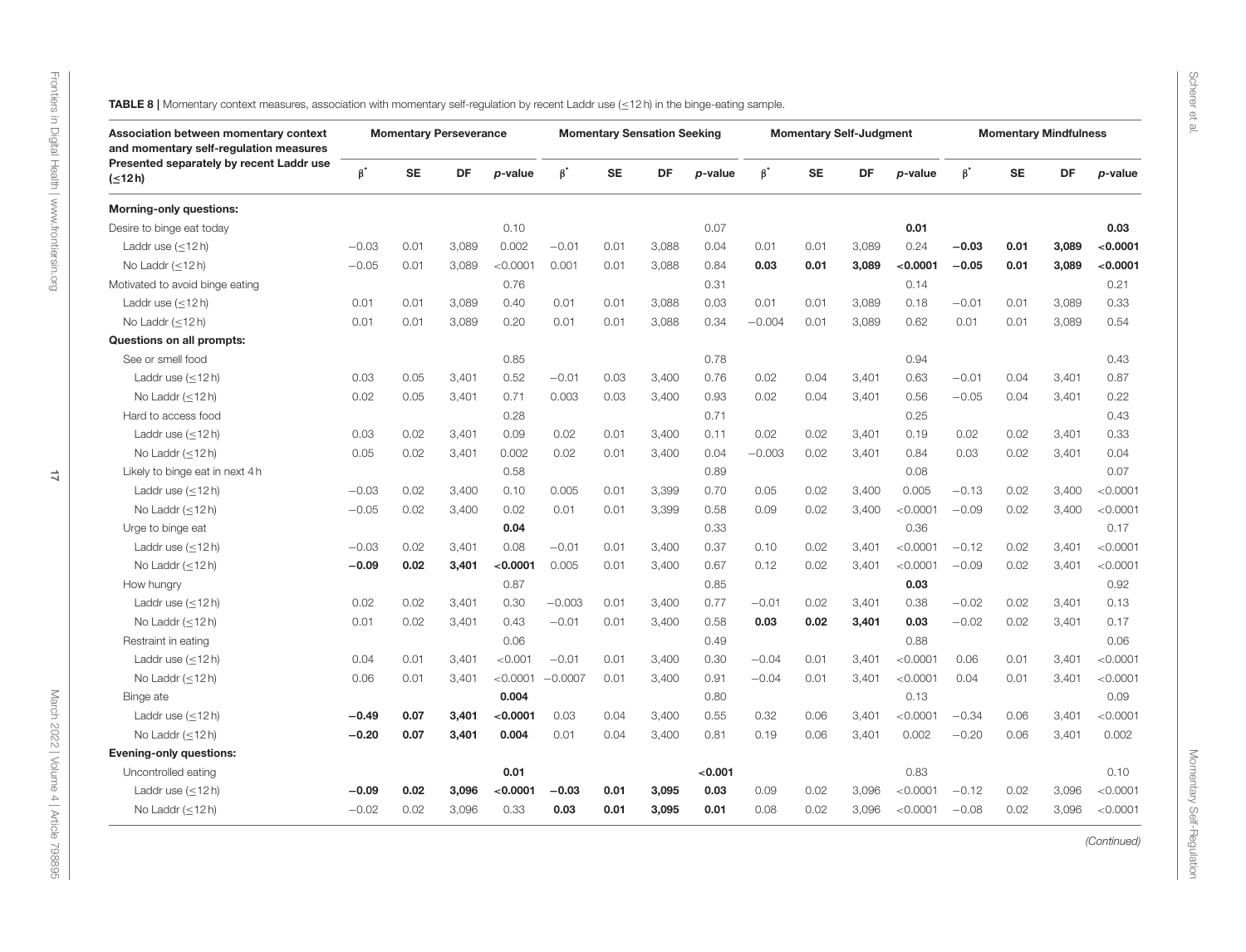| $\alpha$ |
|----------|
|          |
|          |
|          |
|          |
|          |

| and momentary self-regulation measures<br>Association between momentary context |         | Momentary Pe | rseverance |         |         |      | Momentary Sensation Seeking |         |      | Momentary Self-Judgment |       |           |         | Momentary Mindfulness |       |         |
|---------------------------------------------------------------------------------|---------|--------------|------------|---------|---------|------|-----------------------------|---------|------|-------------------------|-------|-----------|---------|-----------------------|-------|---------|
| Presented separately by recent Laddr use<br>(512h)                              |         | 5            | ă          | p-value | ്ര      | 5€   | ă                           | p-value | ്ര   | 5€                      | ă     | p-value   | ്ര      | 5€                    | ă     | p-value |
| Emotional eating                                                                |         |              |            | 0.86    |         |      |                             | 0.82    |      |                         |       | 0.12      |         |                       |       | 0.74    |
| Laddruse (≤12h)                                                                 | $-0.05$ | 0.02         | 3,096      | 0.01    | 0.01    | 0.01 | 3,095                       | 0.58    | 0.05 | 0.02                    | 3,096 | 0.004     | $-0.07$ | 0.02                  | 3,096 | 50.0001 |
| No Laddr (<12h)                                                                 | $-0.05$ | 0.02         | 3,096      | 0.02    | 0.006   | 0.01 | 3,095                       | 0.80    | 0.08 | 0.02                    | 3,096 | $-0.0001$ | $-0.08$ | 0.02                  | 3,096 | 0.0001  |
| Restrained eating                                                               |         |              |            | 0.001   |         |      |                             | 0.41    |      |                         |       | 0.85      |         |                       |       | 0.69    |
| Laddruse (<12h)                                                                 | 0.02    | 0.02         | 3,096      | 0.32    | $-0.01$ | 0.01 | 3,095                       | 0.67    | 0.02 | 0.02                    | 3,096 | 0.22      | $-0.03$ | 0.02                  | 3,096 | 0.09    |
| No Laddr (≤12h)                                                                 | 0.10    | 0.02         | 3,096      | 0.0007  | $-0.02$ | 0.01 | 3,095                       | 0.16    | 0.03 | 0.02                    | 3,096 | 0.15      | $-0.04$ | 0.02                  | 3,096 | 0.03    |

recently, and when Laddr had not been used recently. Bold values indicate p-values  $\leq$  0.05. recently, and when Laddr had not been used recently. Bold values indicate p-values  $\leq$  0.05

# Associations With Momentary Self-Regulation

The ability to measure associations at the momentary level may help to elucidate the complex effects that an individual's context may have on their level of self-regulation and, in turn, their ability to limit health risk behaviors. Several general momentary contexts were associated with momentary self-regulation in the combined sample. Contexts that would be hypothesized to be more challenging, including higher stress level, greater level of tiredness, and negative affect, were associated with worse levels of momentary self-regulation—lower perseverance, higher selfjudgment, and lower levels of mindfulness. Likewise, positive affect, which is hypothesized to have a positive rather than negative effect on self-regulation, was associated with higher momentary perseverance, lower levels of self-judgment, and higher levels of mindfulness. Together, these patterns suggest that momentary challenges and negative situations result in lower momentary levels of self-regulation, and conversely, it is in less challenging or positive situations that self-regulation is at its highest. Interestingly, challenging contexts, including negative affect and stress (but not tiredness), were associated with lower momentary sensation seeking, and the less challenging context of higher positive affect was associated with higher momentary sensation seeking. These findings indicate that the sensationseeking component of momentary self-regulation may function differently than the other aspects of self-regulation with respect to the influence of more and less challenging momentary contexts, or perhaps that the definition of a challenging context may be somewhat different with respect to momentary sensation seeking as compared with momentary perseverance, self-judgment, and mindfulness.

Compared to being with others, being alone had varied associations with the momentary self-regulation subscales. Being alone, which is not clearly more or less challenging when it comes to self-regulation in general, was associated with lower momentary perseverance and lower momentary sensation seeking in the combined sample. This result may imply that situations where an individual is alone may be a potential target for self-regulation interventions focused on these facets of selfregulation.

Higher momentary temptation and urge to smoke were uniformly associated with worse momentary self-regulation in three subscales: lower perseverance, higher self-judgment, and lower mindfulness. Given these results in combination with previous findings that temptation and urge are associated with smoking likelihood [\(63,](#page-21-6) [64\)](#page-21-7), future work should be conducted to investigate whether the associations of temptation and urge to smoke with smoking are mediated by momentary self-regulation. However, we did not see an association between momentary self-regulation and smoking in our sample. This may reflect the addiction component of smoking as a health risk behavior. That is, self-regulation may play a smaller role in influencing health risk behaviors when the behavior is more strongly driven by a physiological addiction. If a lack of association between momentary self-regulation and smoking is replicated in larger, more diverse samples, this finding would have implications for the effectiveness of smoking interventions focusing only on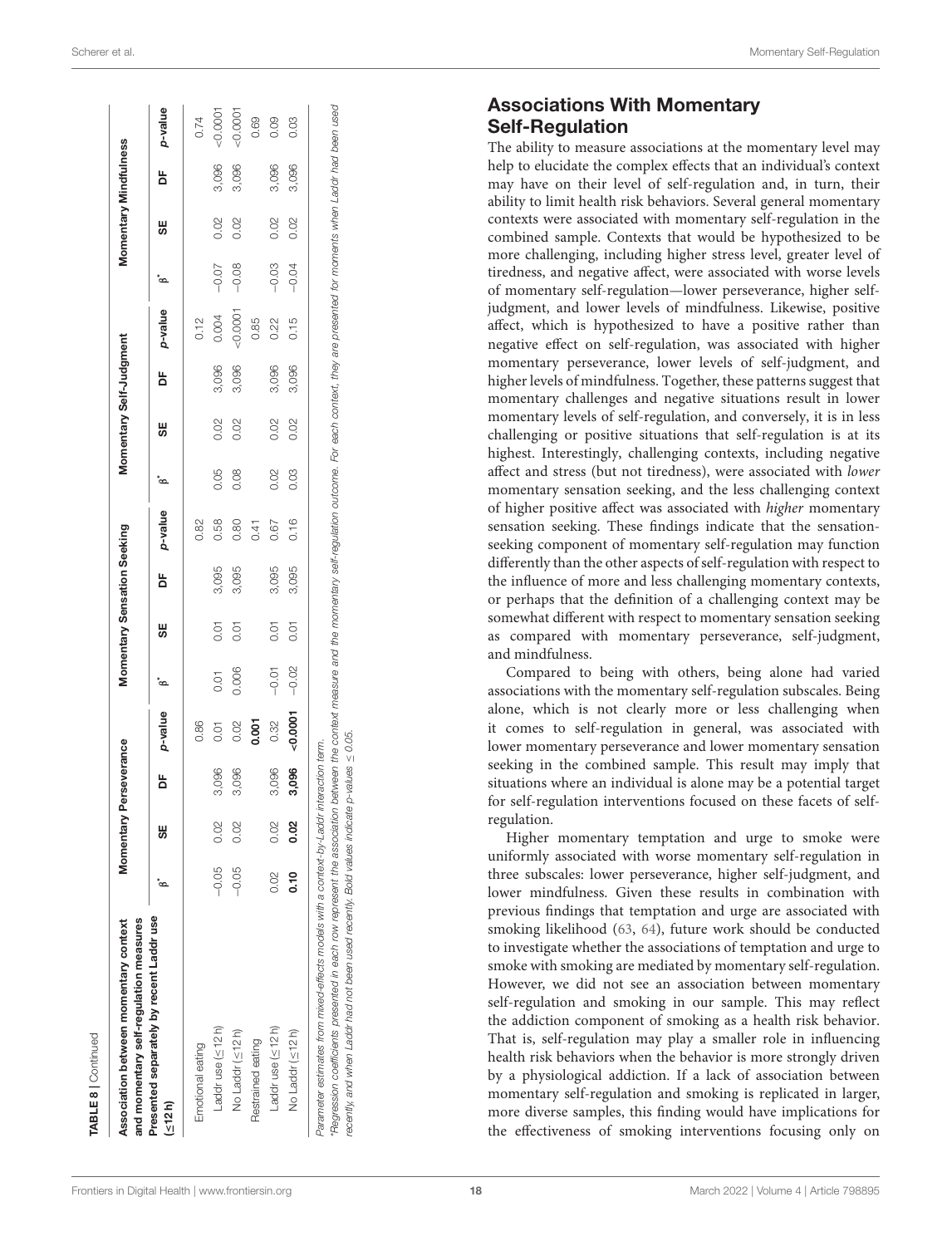self regulation. We also did not see an association between temptation or urge to smoke with momentary sensation seeking. As with the smoking sample, momentary urge to binge eat the health risk behavior—was associated with worse momentary self-regulation on three subscales: lower perseverance, higher self-judgment, and lower mindfulness, again suggesting that future studies should explore whether self-regulation is the mechanism by which urge and temptation influence health risk behaviors. The exception to this was that urge to binge eat was not associated with momentary sensation seeking. This may imply that sensation seeking plays a smaller role than the other aspects of momentary self-regulation in binge eating. Further, having binge eaten since the last prompt was associated with worse momentary self-regulation in terms of lower perseverance, higher self-judgment, and lower mindfulness, but there was no association with sensation seeking. In contrast, having smoked since the last prompt was not associated with any of the momentary self-regulation subscales, which may be explained by the smoking sample's relatively low desire to avoid smoking on a daily basis. Lapses in self-regulation are predicated on a desire to avoid the health risk behavior. It is perhaps unsurprising that a group unmotivated to refrain from smoking would have smoking episodes that are not associated with momentary self-regulation.

Difficulty accessing cigarettes in the smoking sample and difficulty accessing food in the binge-eating sample were each associated with a higher level of momentary perseverance. This may reflect that limiting access to cigarettes or food in the smoking and binge-eating samples, respectively, results in better self-regulation. If so, reducing access may be a strategy for controlling the health risk behavior. It is possible that those best at self-regulating may do so not primarily through the exercise of willpower in individual events but instead by modifying their environments to limit their risk exposures.

Several smoking cues, including seeing others smoke, smelling smoke, and drinking alcohol, were associated with higher sensation seeking; future work should test the hypothesis that exposure to smoking cues increases the likelihood of smoking via higher sensation seeking. Drinking alcohol and smelling smoke were associated with higher levels of momentary self-judgment, but it is unclear if this higher self-judgment was in response to the smoking cue or the fact that exposure to the smoking cue resulted in the individual smoking. We did not collect information about whether the smoking cue exposure occurred before or after the reported smoking episode. To the extent that they reflect cue exposures before smoking, these findings align with previous research on the role of smoking cues with respect to craving and smoking [\(65–](#page-21-8)[67\)](#page-21-9) and add evidence in real-world rather than laboratory-based contexts, where results may not be consistent [\(68\)](#page-21-10). In the binge-eating sample, seeing or smelling food and momentary hunger level were not associated with any of the momentary self-regulation subscales. These results add to the conflicting literature on cues and binge eating, though the lack of associations may be due in part to cue exposures both before and after binge-eating episodes. A laboratory-based study found that food cues increase food craving in individuals with binge-eating disorder or bulimia nervosa [\(69\)](#page-21-11), but a qualitative interview study of women found that binge-eating episodes were not strongly driven by food cues [\(70\)](#page-21-12). In contrast to our finding of no association, a previous EMA study of adults with obesity found that relative to non-binge-eating episodes, binge-eating episodes were associated with lower pre-episode hunger [\(71\)](#page-21-13). The role of cues in smoking and binge eating should be further explored in real-world contexts.

While there was not a direct association between recent Laddr use and the momentary self-regulation subscales in the combined sample, or the smoking and binge-eating samples, recent Laddr use modified the relationship between some of the momentary contexts and momentary self-regulation subscales. In particular, in the combined as well as the smoking and binge-eating samples, some associations between location and momentary self-regulation subscales differed by whether Laddr was recently used. Also, in both the smoking sample and the binge-eating sample, recent Laddr use appeared to modify some of the relationships between challenging contexts and momentary self-regulation. These findings demonstrate the possibility of measuring the effects of momentary, mobile interventions in context and at a momentary level.

## Limitations

The study had several limitations. This was not a nationally representative sample of the US; it had limited racial and ethnic diversity and had a higher proportion of individuals with advanced education than would be expected in a more representative sample. Although recruitment was conducted nationally, recruitment was also conducted in a rural, predominately white area with both an academic medical center and a large college. This likely influenced the distribution of participants recruited for the study. Differences between the smoking and binge-eating samples may reflect differences in the general populations of individuals who smoke and individuals who are overweight and have binge-eating disorder; however, the distribution of some demographics indicates that the study sample may lack generalizability to these populations in the US. For example, while binge-eating disorder has a higher prevalence among females [\(72\)](#page-21-14), smoking has a slightly higher prevalence among males in the US [\(73,](#page-21-15) [74\)](#page-21-16). The predominance of women in both samples is therefore most likely due to unintended sampling and/or self-selection bias. Also, the inclusion criteria were developed to create non-overlapping samples, so results may not generalize to the population of individuals who smoke and have binge-eating disorder. Additionally, measures of smoking and binge eating were self-reported and were not validated with breath samples or objective measures of eating. Finally, the study was exploratory in nature, and many associations were tested, allowing for the possibility of spurious associations. With a 0.05 significance level, by chance, we would expect about 2 significant results among the 40 tests of association with momentary contexts in the combined sample, even if no true associations existed; in the sample, 23 reached statistical significance. Similarly, even with no true effects, we would expect about 2–3 significant results among the 56 tests when evaluating smoking-specific contexts in the smoking sample; in the smoking sample, 20 reached statistical significance. With no true effect, we would expect about 2–3 significant results among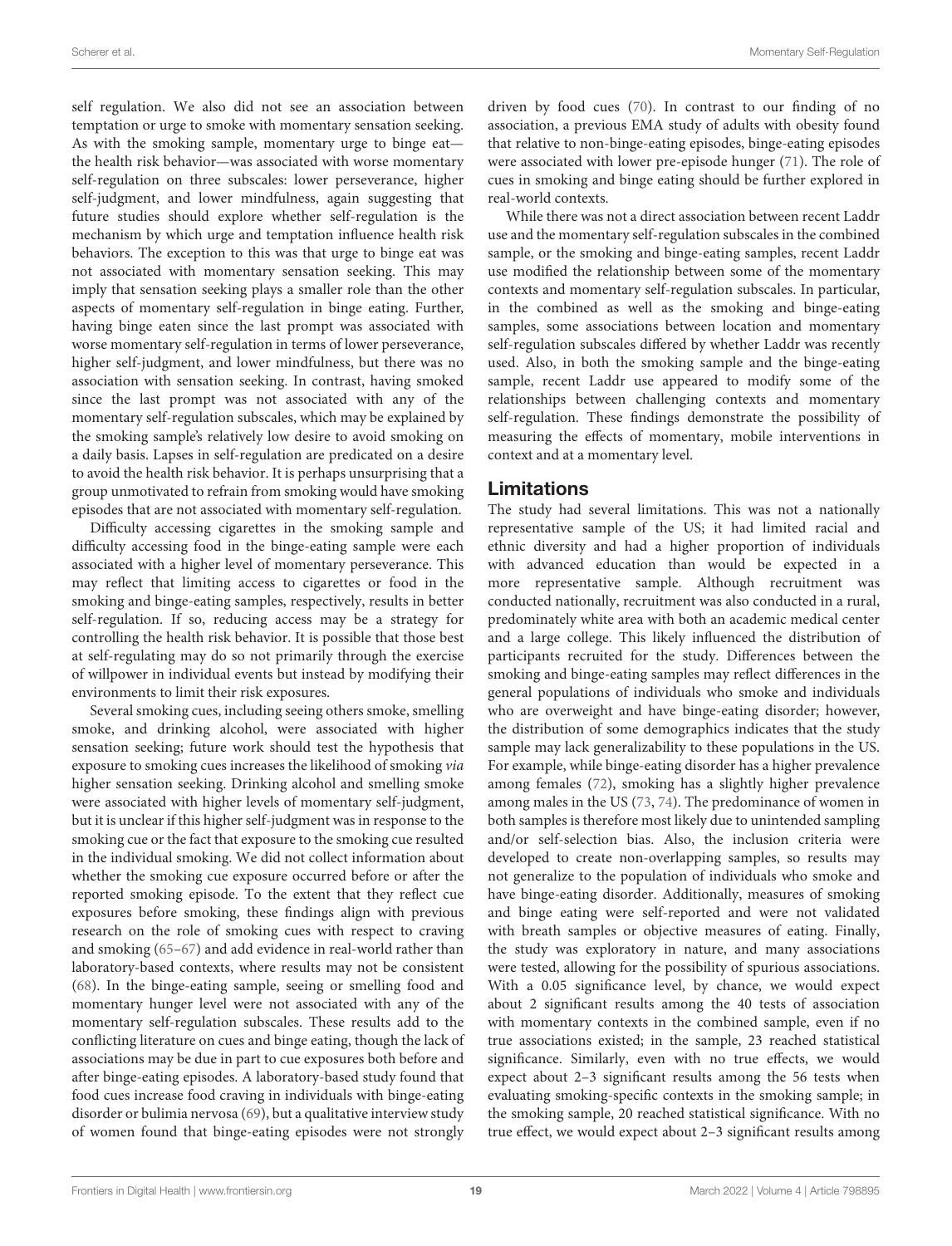the 48 tests when evaluating binge-eating-specific contexts in the binge-eating sample; in the binge-eating sample 27 tests reached statistical significance. The same is true when the 40, 56 and 48 sample-specific context-by-Laddr interaction tests were performed, respectively, where 1, 10, and 8 tests reached statistical significance in the sample. The associations were not controlled for potential confounders, and the effect sizes for many of the associations are relatively small. Future studies are needed to confirm the initial associations identified in the current work.

#### **Conclusions**

Overall, this study provides preliminary evidence that momentary self-regulation may vary in response to differing internal and external contexts in samples from two exemplar populations with health risk behaviors. In addition, the Laddr intervention appears to modify some of these relationships. Therefore, the influence of contextual factors on health risk behaviors may occur via momentary influences on selfregulation. Future studies of self-regulation should consider measuring momentary self-regulation in similar and different samples to determine the replicability of the findings, or further explore particular types of contexts. If the results replicate, future health behavior change interventions may wish to consider measuring and targeting momentary self-regulation in addition to trait-level self-regulation to better understand and improve health risk behaviors. In the context of the larger SOBC project, this work will be used to inform a later stage of research focused on assessing the transdiagnostic mediating effect of momentary self-regulation on medical regimen adherence and health outcomes.

## DATA AVAILABILITY STATEMENT

The raw data supporting the conclusions of this article will be made available by the authors, without undue reservation.

## ETHICS STATEMENT

The studies involving human participants were reviewed and approved by Dartmouth College Institutional Review Board.

## **REFERENCES**

- <span id="page-19-0"></span>1. Eisenberg IW, Bissett PG, Canning JR, Dallery J, Enkavi AZ, Whitfield-Gabrieli S, et al. Applying novel technologies and methods to inform the ontology of self-regulation. Behav Res Therapy. (2018) 101:46– 57. doi: [10.1016/j.brat.2017.09.014](https://doi.org/10.1016/j.brat.2017.09.014)
- <span id="page-19-1"></span>2. Bickel WK, Odum AL, Madden GJ. Impulsivity and cigarette smoking: Delay discounting in current, never, and ex-smokers. Psychopharmacology. (1999) 146:447–54. doi: [10.1007/PL00005490](https://doi.org/10.1007/PL00005490)
- 3. Alessi SM, Petry NM. Pathological gambling severity is associated with impulsivity in a delay discounting procedure. Behavioural Processes. (2003) 64:345–54. doi: [10.1016/S0376-6357\(03\)00150-5](https://doi.org/10.1016/S0376-6357(03)00150-5)
- 4. Epstein LH, Salvy SJ, Carr KA, Dearing KK, Bickel WK. Food reinforcement, delay discounting and obesity. Physiol Behav. (2010) 100:438–5. doi: [10.1016/j.physbeh.2010.04.029](https://doi.org/10.1016/j.physbeh.2010.04.029)

The patients/participants provided their written informed consent to participate in this study.

## AUTHOR CONTRIBUTIONS

RP, DM, and LM conceived the study and obtained research funding. ES, SM, CW, SK, MS, HX, PB, JD, MK, ML, LO, JP, LS, RP, DM, and LM contributed to the study's design. SM, CW, and LM wrote the protocol. SM, CW, MG, and MS implemented the data collection instruments. SM, CW, SB, and HL recruited and enrolled participants and collected the data. ES, SM, CW, SB, MG, and SL contributed to data monitoring and management. MG created, updated, and administered the mobile application and processed the momentary data for analysis. ES performed the statistical analyses and drafted the manuscript. SM and LM wrote sections of the manuscript. All authors contributed to manuscript revision and have approved the final version.

# FUNDING

This research was supported by the National Institutes of Health (NIH) Science of Behavior Change (SOBC) Common Fund through an award administered by the National Institute on Drug Abuse (Grant UH2DA041713).

## ACKNOWLEDGMENTS

The authors wish to thank all participants who contributed to this study. The authors would also like to thank Graham Thomas, Ph.D., at Brown University for his consultation on the study design. The authors are grateful to John Higgins, MS, at Dartmouth College, who provided online survey support via the Research Electronic Data Capture (REDCap) platform through a Dartmouth SYNERGY Biomedical Informatics Core grant.

## SUPPLEMENTARY MATERIAL

<span id="page-19-6"></span>The Supplementary Material for this article can be found [online at: https://www.frontiersin.org/articles/10.3389/fdgth.](https://www.frontiersin.org/articles/10.3389/fdgth.2022.798895/full#supplementary-material) 2022.798895/full#supplementary-material

- 5. de Ridder DTD, de Wit JBF. Self-Regulation in Health Behavior. London: John Wiley and S (2008).
- <span id="page-19-2"></span>6. Dingemans A, Danner U, Parks M. Emotion regulation in binge eating disorder: a review. Nutrients. (2017) 9:11. doi: [10.3390/nu9111274](https://doi.org/10.3390/nu9111274)
- <span id="page-19-3"></span>7. Bickel WK, Marsch LA. "A future for the prevention and treatment of drug abuse: Applications of computer-based interactive technology," In: Henningfield JE, Santora PB, Bickel WK, editors. Addiction treatment: Science and policy for the twenty-first century. Baltimore, MD: Johns Hopkins University Pr. (2007) p. 35–43.
- <span id="page-19-4"></span>8. Abraham C, Norman P, Conner M. Understanding and Changing Health Behaviour: From Health Beliefs to Self-Regulation. Understanding and Changing Health Behaviour. London: Psychology Pr (2014).
- <span id="page-19-5"></span>9. Roos CR, Witkiewitz K. A contextual model of self-regulation change mechanisms among individuals with addictive disorders. Clinic Psychol Rev. (2017) 57:117–28. doi: [10.1016/j.cpr.2017.08.008](https://doi.org/10.1016/j.cpr.2017.08.008)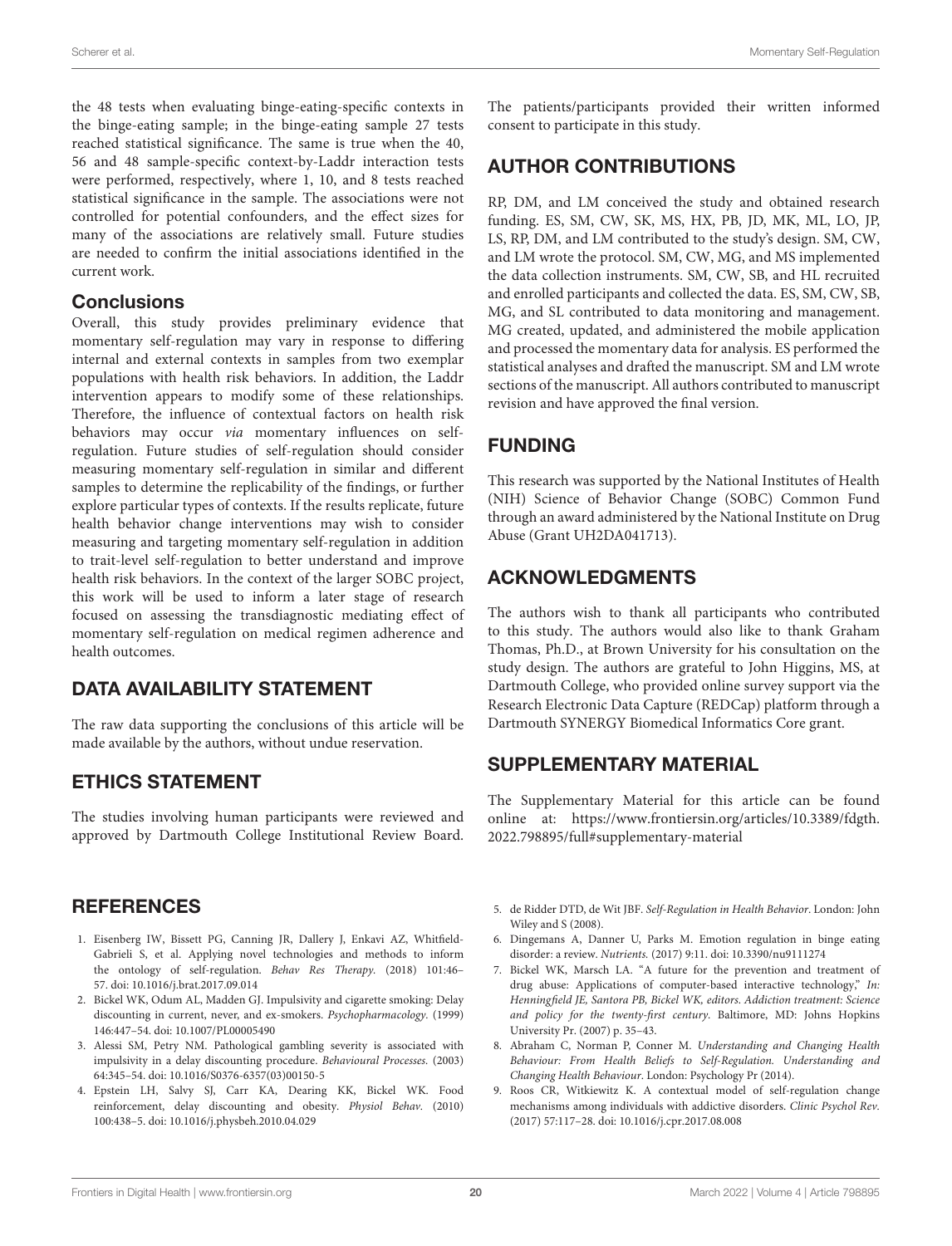- <span id="page-20-0"></span>10. Geisler FCM, Kubiak T, Siewert K, Weber H. Cardiac vagal tone is associated with social engagement and self-regulation. Biol Psychol. (2013) 93:13. doi: [10.1016/j.biopsycho.2013.02.013](https://doi.org/10.1016/j.biopsycho.2013.02.013)
- <span id="page-20-1"></span>11. Roos CR, Kober H, Trull TJ, MacLean RR, Mun CJ. Intensive longitudinal methods for studying the role of self-regulation strategies in substance use behavior change. Curr Addict Rep. (2020) 7:5. doi: [10.1007/s40429-020-00329-5](https://doi.org/10.1007/s40429-020-00329-5)
- <span id="page-20-2"></span>12. Gross JJ. The extended process model of emotion regulation: elaborations, applications, and future directions. Psychologic Inq. (2015) 26:511. doi: [10.1080/1047840X.2015.989751](https://doi.org/10.1080/1047840X.2015.989751)
- <span id="page-20-3"></span>13. Gross JJ. Antecedent- and response-focused emotion regulation: divergent consequences for experience, expression, and physiology. J Personal Soc Psychol. (1998) 74:224. doi: [10.1037/0022-3514.74.1.224](https://doi.org/10.1037/0022-3514.74.1.224)
- 14. Schmeichel BJ. Attention control, memory updating, and emotion regulation temporarily reduce the capacity for executive control. J Experiment Psychol General. (2007) 136:241. doi: [10.1037/0096-3445.136.2.241](https://doi.org/10.1037/0096-3445.136.2.241)
- <span id="page-20-4"></span>15. Sheppes G, Scheibe S, Suri G, Gross JJ. Emotion-regulation choice. Psychologic Sci. (2011) 22:11. doi: [10.1177/0956797611418350](https://doi.org/10.1177/0956797611418350)
- <span id="page-20-5"></span>16. Dunton GF, Rothman AJ, Leventhal AM, Intille SS. How intensive longitudinal data can stimulate advances in health behavior maintenance theories and interventions. Translat Behav Med. (2021) 11:281–6. doi: [10.1093/tbm/ibz165](https://doi.org/10.1093/tbm/ibz165)
- <span id="page-20-6"></span>17. Marsch LA. Opportunities and needs in digital phenotyping. Neuropsychopharmacology. (2018) 43:1637– 8. doi: [10.1038/s41386-018-0051-7](https://doi.org/10.1038/s41386-018-0051-7)
- <span id="page-20-7"></span>18. Schroeder SA. We can do better—improving the health of the American people. New Engl J Med. (2007) 357:1221–8. doi: [10.1056/NEJMsa073350](https://doi.org/10.1056/NEJMsa073350)
- <span id="page-20-8"></span>19. Shiffman S, Stone AA, Hufford MR. Ecological momentary assessment. Ann Rev Clinic Psychol. (2008) 4:1– 32. doi: [10.1146/annurev.clinpsy.3.022806.091415](https://doi.org/10.1146/annurev.clinpsy.3.022806.091415)
- <span id="page-20-9"></span>20. Asch DA, Muller RW, Volpp KG. Automated hovering in health care - Watching over the 5000 h. New Engl J Med. (2012) 367:1-3. doi: [10.1056/NEJMp1203869](https://doi.org/10.1056/NEJMp1203869)
- <span id="page-20-10"></span>21. Sumner JA, Carey RN, Michie S, Johnston M, Edmondson D, Davidson KW. Using rigorous methods to advance behaviour change science. Nat Hum Behav. (2018) 2:11. doi: [10.1038/s41562-018-0471-8](https://doi.org/10.1038/s41562-018-0471-8)
- <span id="page-20-11"></span>22. Centers for Disease Control and Prevention (US); National Center for Chronic Disease Prevention and Health Promotion (US); Office on Smoking and Health (US). "Nicotine addiction: Past and present," In: How Tobacco Smoke Causes Disease: The Biology and Behavioral Basis for Smoking-Attributable Disease: A Report of the Surgeon General. Georgia, AL: Centers for Disease Control and Prevention (US); (2010).
- <span id="page-20-12"></span>23. Gearhardt AN, White MA, Potenza MN. Binge eating disorder and food addiction. Curr Drug Abuse Rev. (2011) 4:201– 7. doi: [10.2174/1874473711104030201](https://doi.org/10.2174/1874473711104030201)
- <span id="page-20-13"></span>24. Hauck C, Cook B, Ellrott T. Food addiction, eating addiction and eating disorders. Proceed Nutri Soc. (2020) 79:103– 12. doi: [10.1017/S0029665119001162](https://doi.org/10.1017/S0029665119001162)
- <span id="page-20-14"></span>25. Hilbert A. Binge-eating disorder. Psychiatric Clinics N Am. (2019) 42:33– 43. doi: [10.1016/j.psc.2018.10.011](https://doi.org/10.1016/j.psc.2018.10.011)
- <span id="page-20-15"></span>26. Square2 Systems, Inc. Laddr. Hanover, New Hampshire (2017).
- <span id="page-20-16"></span>27. Yanovski SZ, Marcus MD, Wadden TA, Walsh BT. The questionnaire on eating and weight patterns-5: an updated screening instrument for binge eating disorder. Int J Eat Disord. [\(2015\) 48:259–61. doi: 10.1002/eat.](https://doi.org/10.1002/eat.22372) 22372
- <span id="page-20-17"></span>28. American Psychiatric Association. "Feeding and eating disorders," In: Diagnostic and Statistical Manual of Mental Disorders. 5th ed. Arlington, Virginia: American Psychiatric Associat (2013).
- <span id="page-20-18"></span>29. Harris PA, Taylor R, Thielke R, Payne J, Gonzalez N, Conde JG. Research electronic data capture (REDCap)—A metadata-driven methodology and workflow process for providing translational research informatics support. J Biomed Inform. (2009) 42:377–81. doi: [10.1016/j.jbi.2008.08.010](https://doi.org/10.1016/j.jbi.2008.08.010)
- <span id="page-20-19"></span>30. Harris PA, Taylor R, Minor BL, Elliott V, Fernandez M, O'Neal L, et al. The REDCap consortium: Building an international community of software platform partners. J Biomed Inform. (2019) 95:209. doi: [10.1016/j.jbi.2019.103208](https://doi.org/10.1016/j.jbi.2019.103208)
- <span id="page-20-20"></span>31. Torrey WC, Cepeda M, Castro S, Bartels SM, Cubillos L, Obando FS, et al. Implementing technology-supported care for depression and alcohol use

disorder in primary care in Colombia: Preliminary findings. Psychiatric Serv. (2020) 71:678–83. doi: [10.1176/appi.ps.201900457](https://doi.org/10.1176/appi.ps.201900457)

- 32. Marsch LA. "Sector perspective: Digital therapeutics in behavioral health," In: van Dam J, Sverdlov A, editors. Digital Therapeutics: Scientific, Statistical, Clinical, and Regulatory Aspects. CRC Pr In press.
- 33. Acosta MC, Possemato K, Maisto SA, Marsch LA, Barrie K, Lantinga L, et al. Web-delivered CBT reduces heavy drinking in OEF-OIF veterans in primary care with symptomatic substance use and PTSD. Behav Therapy. (2017) 48:262–76. doi: [10.1016/j.beth.2016.09.001](https://doi.org/10.1016/j.beth.2016.09.001)
- 34. Dallery J, Raiff BR, Kim SJ, Marsch LA, Stitzer M, Grabinski MJ. Nationwide access to an internet-based contingency management intervention to promote smoking cessation: A randomized controlled trial. Addiction. (2017) 112:875– 83. doi: [10.1111/add.13715](https://doi.org/10.1111/add.13715)
- <span id="page-20-21"></span>35. Marsch LA, Gómez-Restrepo C, Bartels SM, Bell K, Camblor PM, Castro S, et al. Scaling up science-based care for depression and unhealthy alcohol use in Colombia: an implementation science project. Psychiatric Serv. (2021) 21:202. doi: [10.1176/appi.ps.202000041](https://doi.org/10.1176/appi.ps.202000041)
- <span id="page-20-22"></span>36. Kroenke K, Strine TW, Spitzer RL, Williams JBW, Berry JT, Mokdad AH. The PHQ-8 as a measure of current depression in the general population. J Affect Disord. (2009) 114:163–73. doi: [10.1016/j.jad.2008.06.026](https://doi.org/10.1016/j.jad.2008.06.026)
- <span id="page-20-23"></span>37. Mason AE, Vainik U, Acree M, Tomiyama AJ, Dagher A, Epel ES, et al. Improving assessment of the spectrum of reward-related eating: the RED-13. Front Psychol. (2017) 8:795. doi: [10.3389/fpsyg.2017.00795](https://doi.org/10.3389/fpsyg.2017.00795)
- <span id="page-20-24"></span>38. Heatherton TF, Kozlowski LT, Frecker RC, Fagerström K-O. The Fagerström test for nicotine dependence: a revision of the fagerstrom tolerance questionnaire. British Journal of Addiction. (1991) 86:1119–27. doi: [10.1111/j.1360-0443.1991.tb01879.x](https://doi.org/10.1111/j.1360-0443.1991.tb01879.x)
- <span id="page-20-25"></span>39. Carey KB, Neal DJ, Collins SE. A psychometric analysis of the self-regulation questionnaire. Addict Behav. (2004) 29:253– 60. doi: [10.1016/j.addbeh.2003.08.001](https://doi.org/10.1016/j.addbeh.2003.08.001)
- <span id="page-20-26"></span>40. Gross JJ, John OP. Individual differences in two emotion regulation processes: Implications for affect, relationships, and well-being. J Personal Soc Psychol. (2003) 85:348–62. doi: [10.1037/0022-3514.85.2.348](https://doi.org/10.1037/0022-3514.85.2.348)
- <span id="page-20-27"></span>41. Baer RA, Smith GT, Hopkins J, Krietemeyer J, Toney L. Using self-report assessment methods to explore facets of mindfulness. Assessment. (2006) 13:27–45. doi: [10.1177/1073191105283504](https://doi.org/10.1177/1073191105283504)
- <span id="page-20-28"></span>42. Brown KW, Ryan RM. The benefits of being present: Mindfulness and its role in psychological well-being. J Personal Soc Psychol Am Psychol. (2003) 24:822–48. doi: [10.1037/0022-3514.84.4.822](https://doi.org/10.1037/0022-3514.84.4.822)
- <span id="page-20-29"></span>43. Baltes PB, Baltes MM, Freund AM, Lang FR. The measure of selection, optimization, and compensation (SOC) by self-report. Berlin. (1999) 25:48. doi: [10.1037/t04704-000](https://doi.org/10.1037/t04704-000)
- <span id="page-20-30"></span>44. Whiteside SP, Lynam DR. The Five Factor Model and impulsivity: Using a structural model of personality to understand impulsivity. Personal Individ Differen. (2001) 30:669–89. doi: [10.1016/S0191-8869\(00\)00064-7](https://doi.org/10.1016/S0191-8869(00)00064-7)
- 45. Whiteside SP, Lynam DR, Miller JD, Reynolds SK. Validation of the UPPS impulsive behaviour scale: A four-factor model of impulsivity. Euro J Personal. (2005) 19:559–74. doi: [10.1002/per.556](https://doi.org/10.1002/per.556)
- <span id="page-20-31"></span>46. Lynam DR, Smith GT, Whiteside SP, Cyders MA. The UPPS-P: Assessing five personality pathways to impulsive behavior. West Lafayette, Indiana: Purdue Univers. (2006)
- <span id="page-20-32"></span>47. Eysenck SBG, Pearson PR, Easting G, Allsopp JF. Age norms for impulsiveness, venturesomeness and empathy in adults. Personal Individ Differen. (1985) 6:613–9. doi: [10.1016/0191-8869\(85\)90011-X](https://doi.org/10.1016/0191-8869(85)90011-X)
- <span id="page-20-33"></span>48. Shiffman S, Kirchner TR, Ferguson SG, Scharf DM. Patterns of intermittent smoking: an analysis using ecological momentary assessment. Addict Behav. (2009) 34:514–9. doi: [10.1016/j.addbeh.2009.01.004](https://doi.org/10.1016/j.addbeh.2009.01.004)
- <span id="page-20-36"></span>49. Shiffman S, Dunbar MS, Li X, Scholl SM, Tindle HA, Anderson SJ, et al. Smoking patterns and stimulus control in intermittent and daily smokers. PLoS ONE. (2014) 9:3. doi: [10.1371/journal.pone.0089911](https://doi.org/10.1371/journal.pone.0089911)
- 50. Shrier LA, Walls CE, Kendall AD, Blood EA. The context of desire to use marijuana: Momentary assessment of young people who frequently use marijuana. Psychol Addict Behav. (2012) 26:821–9. doi: [10.1037/a0029197](https://doi.org/10.1037/a0029197)
- <span id="page-20-34"></span>51. Shrier LA, Scherer EB. It depends on when you ask: Motives for using marijuana assessed before vs. after a marijuana use event. Addict Behav. (2014) 39:1759–65. doi: [10.1016/j.addbeh.2014.07.018](https://doi.org/10.1016/j.addbeh.2014.07.018)
- <span id="page-20-35"></span>52. Wilhelm P, Schoebi D. Assessing mood in daily life: Structural validity, sensitivity to change, and reliability of a short-scale to measure three